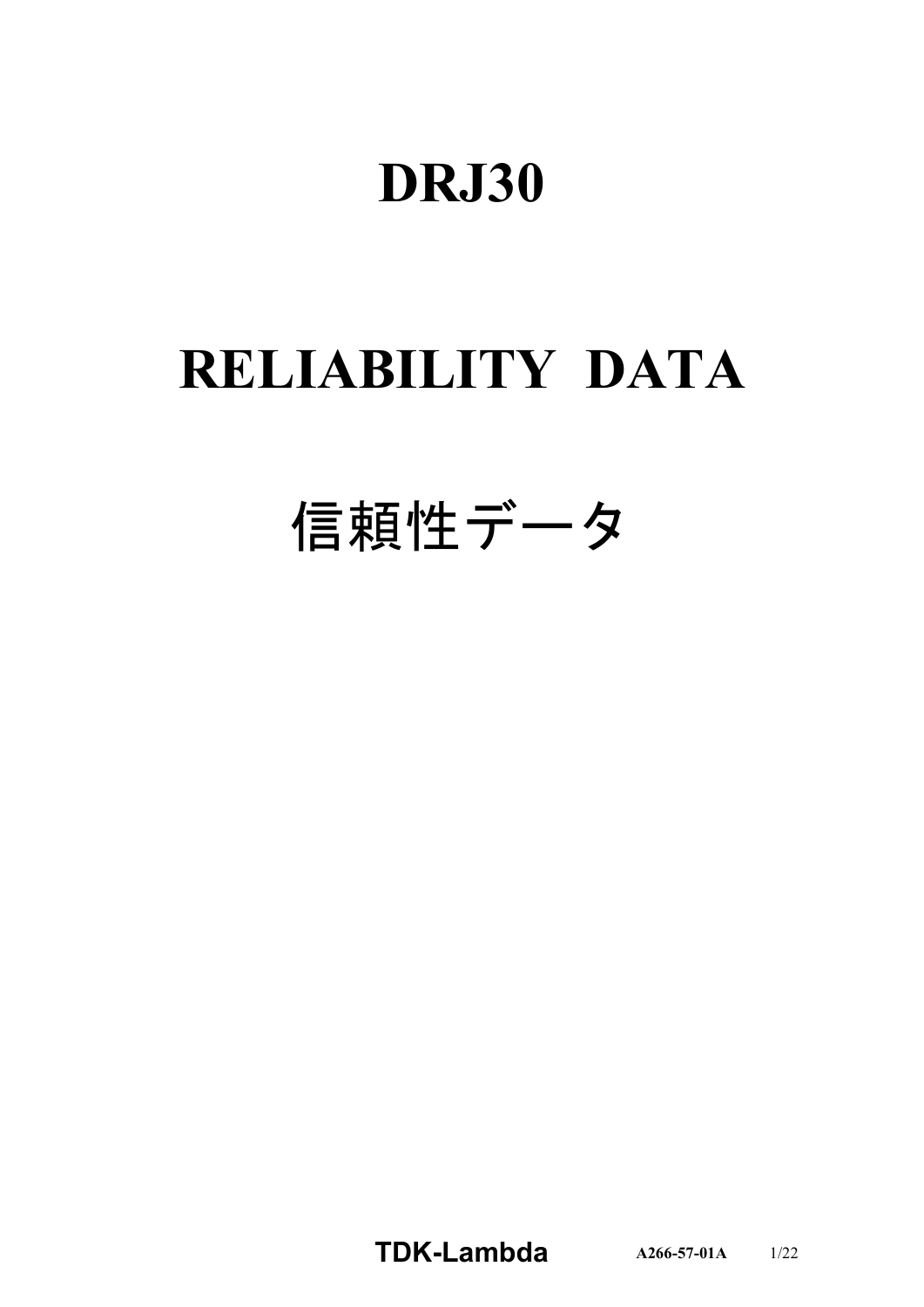## *DRJ30*

#### **I N D E X**

| <b>PAGE</b>                                                            |  |
|------------------------------------------------------------------------|--|
|                                                                        |  |
| 2. 部品ディレーティング Components Derating ……………………………………………4~10                |  |
| 3. 主要部品温度上昇值 Main Components Temperature Rise AT List ……………………………11~13 |  |
| 4. 電解コンデンサ推定寿命計算値 Electrolytic Capacitor Lifetime ………………………… 14~17     |  |
| 5. アブノーマル試験 Abnormal Test …………………………………………………… 18~19                   |  |
|                                                                        |  |
| 7. ノイズシミュレート試験 Noise Simulate Test ……………………………………………………………21           |  |
|                                                                        |  |

※ 試験結果は、代表データでありますが、全ての製品はほぼ同等な特性を示します。 従いまして、以下の結果は参考値とお考え願います。

Test results are typical data. Nevertheless the following results are considered to be reference data because all units have nearly the same characteristics.

評価負荷条件 Load conditions

\*入力電圧が90VAC未満の場合、下記のとおり出力ディレーティングが必要です。 Output derating is needed when input voltage is less than 90VAC.

Output voltage : 5V, 12V, 24V

| $V_{\rm{m}}$ | Iout : Full load | 5V   | 12V  | 24V  |
|--------------|------------------|------|------|------|
| 90 - 265VAC  | 100%             | 4.0A | 2.3A | .25A |
| 85VAC        | 80%              | 3.2A | .84A | .0A  |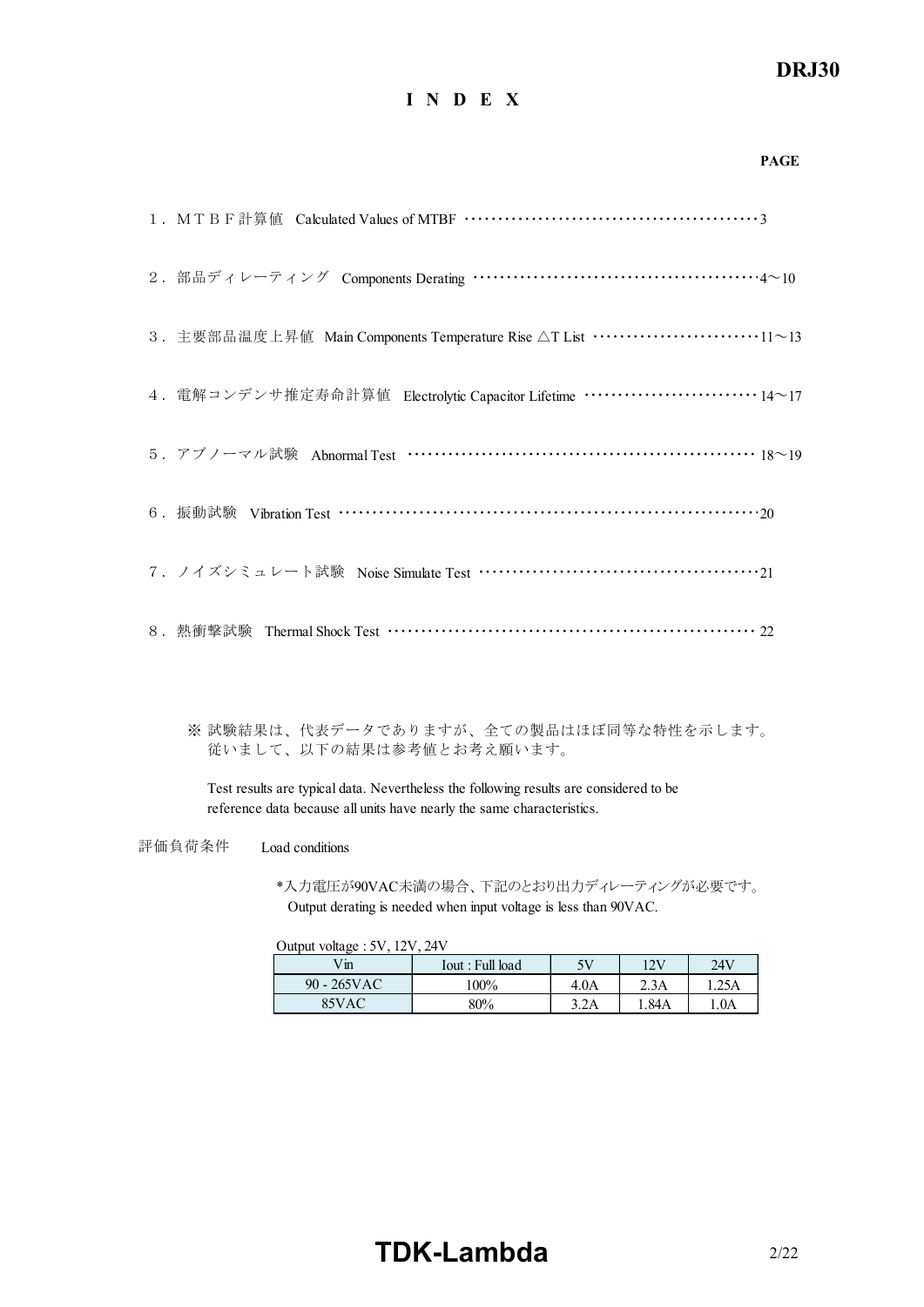## 1.**MTBF**計算値 **Calculated Values of MTBF**

**MODEL : DRJ30-12-1** 

#### **(1)** 算出方法 **Calculating Method**

JEITA (RCR-9102B)の部品点数法で算出されています。 それぞれの部品ごとに、部品故障率λGが与えられ、各々の点数によって決定されます。 Calculated based on part count reliability projection of JEITA (RCR-9102B). Individual failure rates  $\lambda$ G is given to each part and MTBF is calculated by the count of each part.

<算出式>

$$
MTBF = \frac{1}{\lambda_{\text{equip}}} \times 10^6 = \frac{1}{\sum_{i=1}^n n_i (\lambda_{\text{c}} \pi_{\text{c}})_i} \times 10^6
$$
 \n
$$
\text{Hil}(\text{Hours})
$$

- $\lambda$ equip : 全機器故障率 (故障数/10<sup>6</sup>時間) Total Equipment Failure Rate (Failure  $/10^6$ Hours)
	- $\lambda$ G :i番目の同属部品に対する故障率 (故障数/ $10^6$ 時間) Generic Failure Rate for The ith Generic Part (Failure  $/10^6$  Hours)
	- n<sup>i</sup> :i 番目の同属部品の個数 Quantity of ith Generic Part
	- n :異なった同属部品のカテゴリーの数 Number of Different Generic Part Categories
	- $\pi_{\Omega}$  :i 番目の同属部品に対する品質ファクタ  $(\pi_{\Omega}=1)$ Generic Quality Factor for The ith Generic Part  $(\pi_0=1)$

#### **(2) MTBF**値 **MTBF Values**

GF : 地上、固定 (Ground, Fixed)

RCR-9102B

MTBF ≒ 411,079 時間 (Hours)

**TDKLambda** 3/22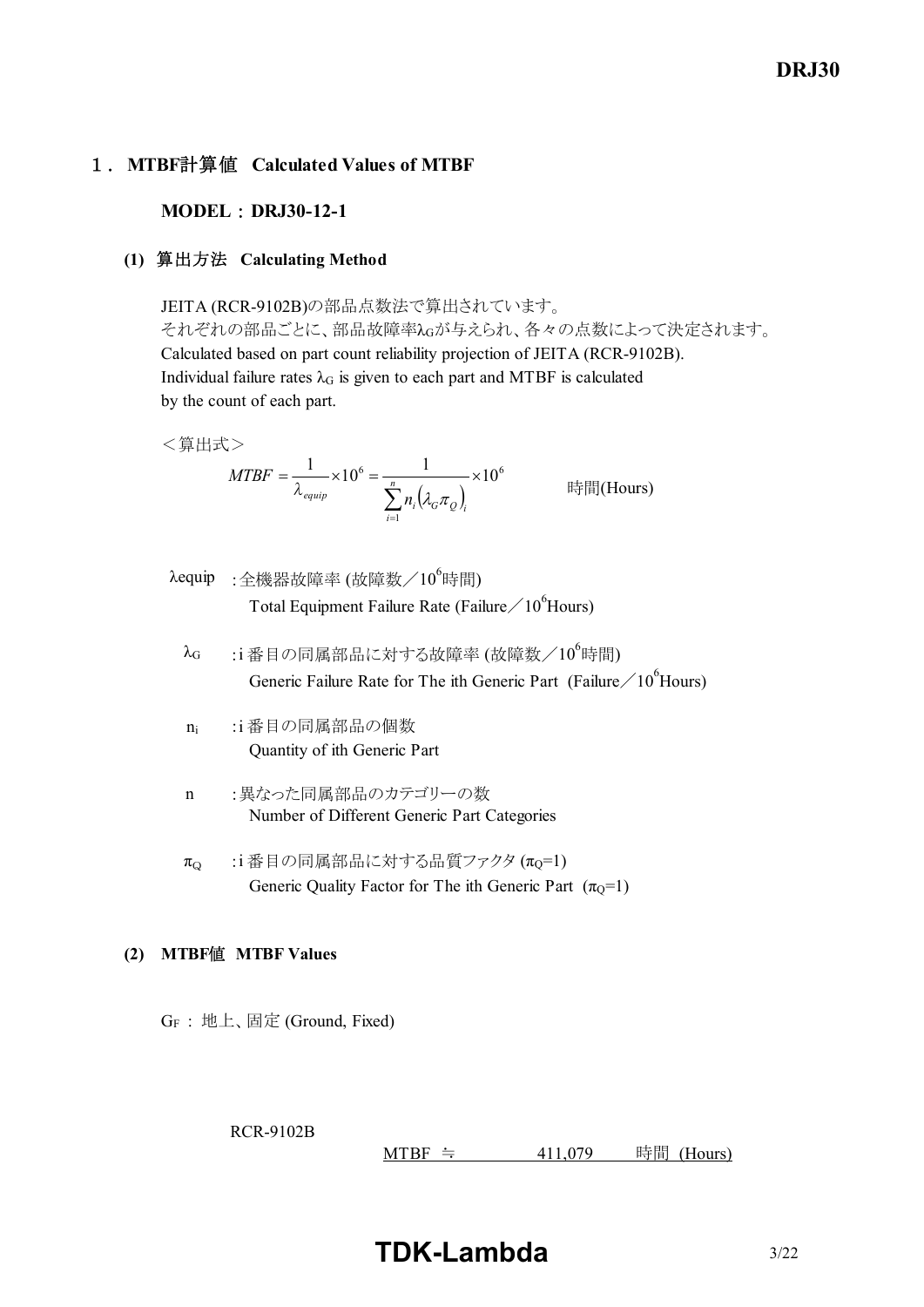## 2.部品ディレーティング **Components Derating**

#### **MODEL** : **DRJ30**

#### **(1)** 算出方法 **Calculating Method**

(a) 測定方法 Measuring method

| ・取付方法           | :標準取付 : A     | ・周囲温度                                       | :55°C |  |
|-----------------|---------------|---------------------------------------------|-------|--|
| Mounting method |               | Standard mounting : A   Ambient temperature |       |  |
| ・入力電圧           | :100 , 230VAC | ・出力電圧、電流<br>:Typ., $100\%$                  |       |  |
| Input voltage   |               | Output voltage $&$ current                  |       |  |

#### (b) 半導体 Semiconductors

 ケース温度、消費電力、熱抵抗より使用状態の接合点温度を求め 最大定格、接合点温度との比較を求めました。

 Compared with maximum junction temperature and actual one which is calculated based on case temperature, power dissipation and thermal impedance.

(c) IC、抵抗、コンデンサ等 IC, Resistors, Capacitors, etc.

 周囲温度、使用状態、消費電力など、個々の値は設計基準内に入っています。 Ambient temperature, operating condition, power dissipation and so on are within derating criteria.

(d) 熱抵抗算出方法 Calculating method of thermal impedance

| $\theta$ j – c = $\frac{Tj(max) - Tc}{Tj(x)}$ | $\theta$ j – $l = \frac{Tj(max) - Tl}{T}$ |
|-----------------------------------------------|-------------------------------------------|
| Pj(max)                                       | Pj(max)                                   |
|                                               |                                           |

| Tc | :ディレーティングの始まるケース温度 一般に25℃                                              |
|----|------------------------------------------------------------------------|
|    | Case Temperature at Start Point of Derating; $25^{\circ}$ C in General |
|    |                                                                        |

Tl :ディレーティングの始まるリード温度 一般に25℃ Lead Temperature at Start Point of Derating;25℃ in General

Pj(max) :最大接合点(チャネル)損失

(Pch(max)) Maximum Junction (channel) Dissipation

Tj(max) :最大接合点(チャネル)温度

(Tch(max)) Maximum Junction (channel) Temperature

| $\theta$ j-c    | :接合点(チャネル)からケースまでの熱抵抗                                 |
|-----------------|-------------------------------------------------------|
| $(\theta$ ch-c) | Thermal Impedance between Junction (channel) and Case |

| $\theta$ j-l | :接合点(チャネル)からリードまでの熱抵抗 |  |
|--------------|-----------------------|--|
|--------------|-----------------------|--|

(θch-l) Thermal Impedance between Junction (channel) and Lead

θj-a :接合点から周囲までの熱抵抗 Thermal Impedance between Junction and Ambient

## **TDK-Lambda**  $4/22$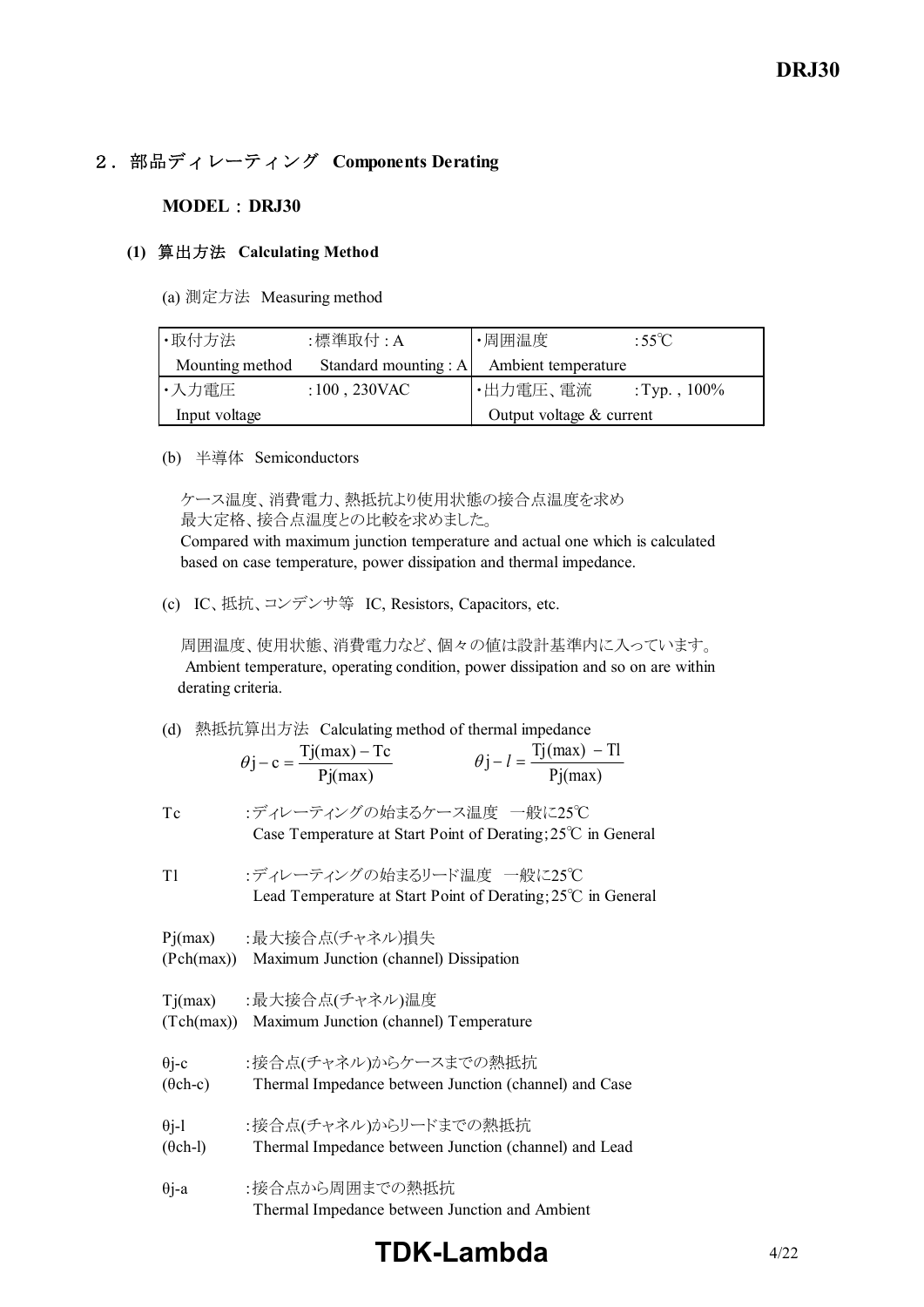## **(2)** 部品ディレーティング表 **Components Derating List**

| MUDLL + DNJ90-9-1    |                                                     |                                |                                   |                      |
|----------------------|-----------------------------------------------------|--------------------------------|-----------------------------------|----------------------|
| 部品番号<br>Location No. |                                                     | $Vin = 100VAC$<br>$V_0 = 5V$   | $Ta = 55^{\circ}C$<br>$Io = 4.0A$ |                      |
| A1                   | Tch (max) = $150^{\circ}$ C                         | $\theta$ ch-c = 7.4 °C/W       |                                   |                      |
| ICE3A2065ELJ         | $Pch = 0.70 W$                                      | $\Delta Tc = 44.0$ °C          |                                   | $Tc = 99.0^{\circ}C$ |
| <b>INFINEON</b>      | Tch = Tc + (( $\theta$ ch-c) × Pch) = 104.2 °C      |                                |                                   |                      |
|                      | D.F. = $69.5\%$                                     |                                |                                   |                      |
| D1                   | T <sub>j</sub> (max) = $150^{\circ}$ C              | $\theta$ j-l = 15.0 °C/W       |                                   |                      |
| DF06M                | $Pi = 1.05 W$                                       | $\Delta T l = 23.3 \text{ °C}$ |                                   | $TI = 78.3 °C$       |
| <b>LITE ON</b>       | $Tj = Tl + ((\theta j - l) \times Pj) = 94.1$ °C    |                                |                                   |                      |
|                      | $D.F. = 62.7 \%$                                    |                                |                                   |                      |
| D51                  | T <sub>j</sub> (max) = 150 °C                       | $\theta$ j-c = 1.5 °C/W        |                                   |                      |
| FCQS30A065           | $P_1 = 2.40 W$                                      | $\Delta Tc = 76.3$ °C          |                                   | $Tc = 131.3 °C$      |
| NIHON INTER          | $T_1 = Tc + ((\theta_1 - c) \times P_1) = 134.9$ °C |                                |                                   |                      |
|                      | D.F. = $89.9\%$                                     |                                |                                   |                      |
| D101                 | Tj (max) = $150^{\circ}$ C                          | $\theta$ j-l = 23 °C/W         |                                   |                      |
| D1F60                | $P_1 = 7.7$ mW                                      | $\Delta T$ l = 44.7 °C         |                                   | $TI = 99.7 °C$       |
| <b>SHINDENGEN</b>    | $T_1 = T_1 + ((\theta_1 - 1) \times P_1) = 99.9$ °C |                                |                                   |                      |
|                      | D.F. = $66.6\%$                                     |                                |                                   |                      |
| D102                 | T <sub>j</sub> (max) = $150^{\circ}$ C              | $\theta$ j-a = 130 °C/W        |                                   |                      |
| CRH01                | $Pi = 38.4$ mW                                      | $\Delta$ Ta = 23.4 °C          |                                   | $Ta = 78.4 °C$       |
| <b>TOSHIBA</b>       | $Tj = Ta + ((\theta j - a) \times Pj) = 83.4$ °C    |                                |                                   |                      |
|                      | D.F. = $55.6\%$                                     |                                |                                   |                      |
| PC102                | Tj (max) = 125 °C                                   | $\theta$ j-c = 250 °C/W        |                                   |                      |
| <b>TLP291(SE</b>     | $Pi = 1.96$ mW                                      | $\Delta Tc = 37.5$ °C          |                                   | $Tc = 92.5$ °C       |
| (LED)                | $Tj = Tc + ((\theta j - c) \times Pj) = 93.0$ °C    |                                |                                   |                      |
| <b>TOSHIBA</b>       | $D.F. = 74.4 \%$                                    |                                |                                   |                      |
| PC102                | T <sub>j</sub> (max) = 125 °C                       | $\theta$ j-c = 250 °C/W        |                                   |                      |
| <b>TLP291(SE</b>     | $Pi = 2.1$ mW                                       | $\Delta Tc = 37.5$ °C          |                                   | $Tc = 92.5$ °C       |
| (TRANSISTOR)         | $Tj = Tc + ((\theta j - c) \times Pj) = 93.0$ °C    |                                |                                   |                      |
| <b>TOSHIBA</b>       | $D.F. = 74.4 \%$                                    |                                |                                   |                      |

 $MODEL : DRI30-5-1$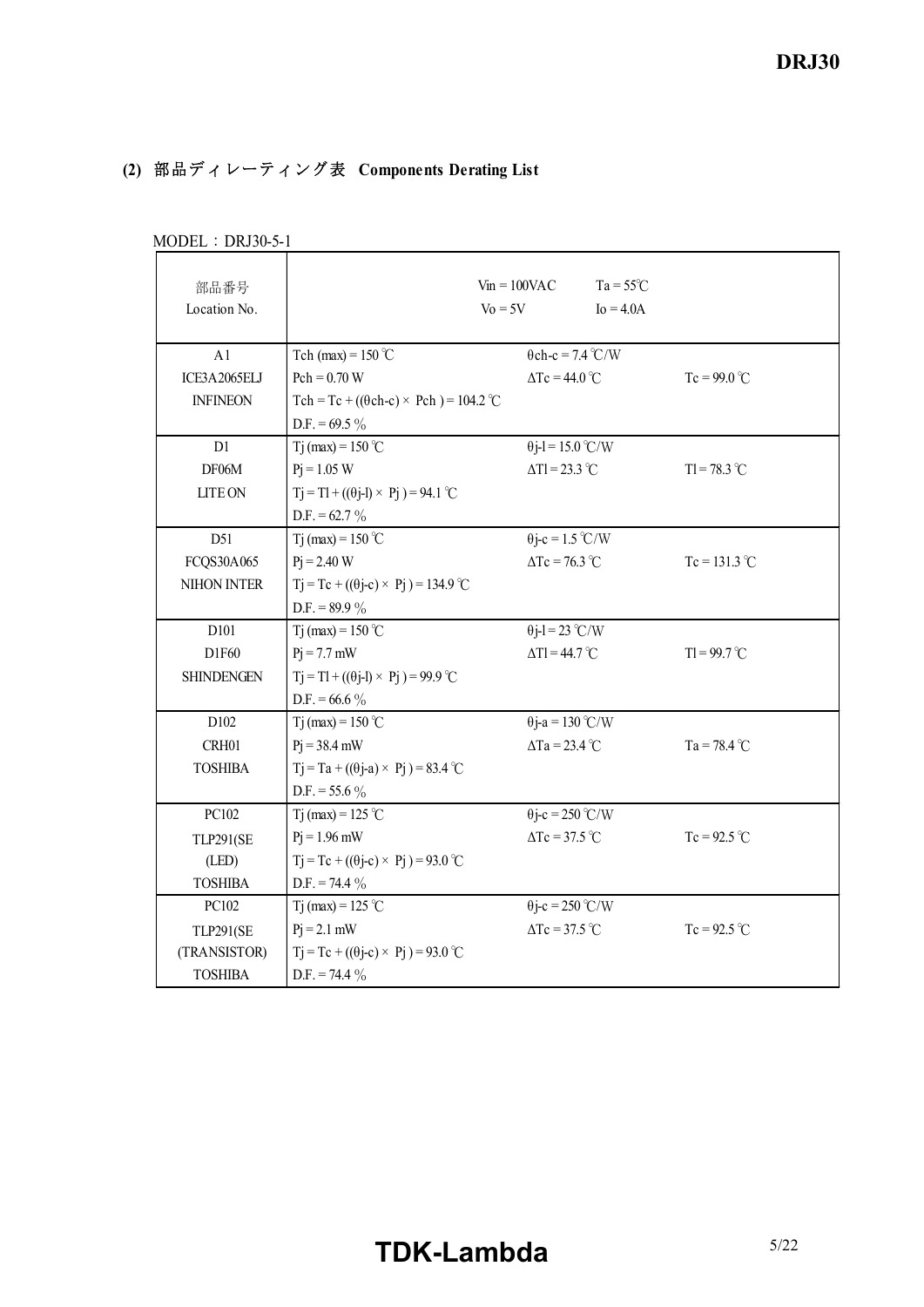| 部品番号<br>Location No. |                                                     | $V_{\text{in}} = 230 \text{VAC}$<br>$V_0 = 5V$ | $Ta = 55^{\circ}C$<br>$Io = 4.0A$ |                 |
|----------------------|-----------------------------------------------------|------------------------------------------------|-----------------------------------|-----------------|
| A1                   | Tch (max) = $150^{\circ}$ C                         | $\theta$ ch-c = 7.4 °C/W                       |                                   |                 |
| ICE3A2065ELJ         | $Pch = 1.21 W$                                      | $\Delta Tc = 39.0^{\circ}C$                    |                                   | $Tc = 94.0 °C$  |
| <b>INFINEON</b>      | Tch = Tc + (( $\theta$ ch-c) × Pch) = 103.0 °C      |                                                |                                   |                 |
|                      | $D.F. = 68.7 \%$                                    |                                                |                                   |                 |
| D1                   | T <sub>j</sub> (max) = 150 °C                       | $\theta$ j-l = 15.0 °C/W                       |                                   |                 |
| DF06M                | $P_1 = 0.52 W$                                      | $\Delta Tl = 13.4$ °C                          |                                   | $T = 68.4 °C$   |
| <b>LITE ON</b>       | $T_1 = T_1 + ((\theta_1 - 1) \times P_1) = 76.2$ °C |                                                |                                   |                 |
|                      | $D.F. = 50.8 \%$                                    |                                                |                                   |                 |
| D51                  | T <sub>j</sub> (max) = $150^{\circ}$ C              | $\theta$ j-c = 1.5 °C/W                        |                                   |                 |
| FCQS30A065           | $P_1 = 2.40 W$                                      | $\Delta Tc = 74.8$ °C                          |                                   | $Tc = 129.8 °C$ |
| NIHON INTER          | $Tj = Tc + ((\theta j - c) \times Pj) = 133.4$ °C   |                                                |                                   |                 |
|                      | D.F. = $88.9\%$                                     |                                                |                                   |                 |
| D <sub>101</sub>     | T <sub>j</sub> (max) = $150^{\circ}$ C              | $\theta$ j-l = 23 °C/W                         |                                   |                 |
| D1F60                | $Pi = 12.3$ mW                                      | $\Delta Tl = 38.4$ °C                          |                                   | $TI = 93.4 °C$  |
| <b>SHINDENGEN</b>    | $T_1 = T_1 + ((\theta_1 - 1) \times P_1) = 93.7$ °C |                                                |                                   |                 |
|                      | $D.F. = 62.5\%$                                     |                                                |                                   |                 |
| D102                 | Tj (max) = $150 °C$                                 | $\theta$ j-a = 130 °C/W                        |                                   |                 |
| CRH01                | $P_1 = 44.7$ mW                                     | $\Delta$ Ta = 18.2 °C                          |                                   | $Ta = 73.2 °C$  |
| <b>TOSHIBA</b>       | $Tj = Ta + ((\theta j - a) \times Pj) = 79.0$ °C    |                                                |                                   |                 |
|                      | $D.F. = 52.7 \%$                                    |                                                |                                   |                 |
| PC102                | T <sub>j</sub> (max) = 125 °C                       | $\theta$ j-c = 250 °C/W                        |                                   |                 |
| <b>TLP291(SE</b>     | $P_1 = 1.96$ mW                                     | $\Delta Tc = 35.2$ °C                          |                                   | $Tc = 90.2$ °C  |
| (LED)                | $T_1 = Tc + ((\theta i - c) \times P_1) = 90.7$ °C  |                                                |                                   |                 |
| <b>TOSHIBA</b>       | $D.F. = 72.6 \%$                                    |                                                |                                   |                 |
| PC102                | Tj (max) = 125 °C                                   | $\theta$ j-c = 250 °C/W                        |                                   |                 |
| <b>TLP291(SE</b>     | $Pj = 2.1$ mW                                       | $\Delta Tc = 35.2$ °C                          |                                   | $Tc = 90.2$ °C  |
| (TRANSISTOR)         | $Tj = Tc + ((\theta j - c) \times Pj) = 90.7$ °C    |                                                |                                   |                 |
| <b>TOSHIBA</b>       | $D.F. = 72.6 \%$                                    |                                                |                                   |                 |

MODEL : DRJ30-5-1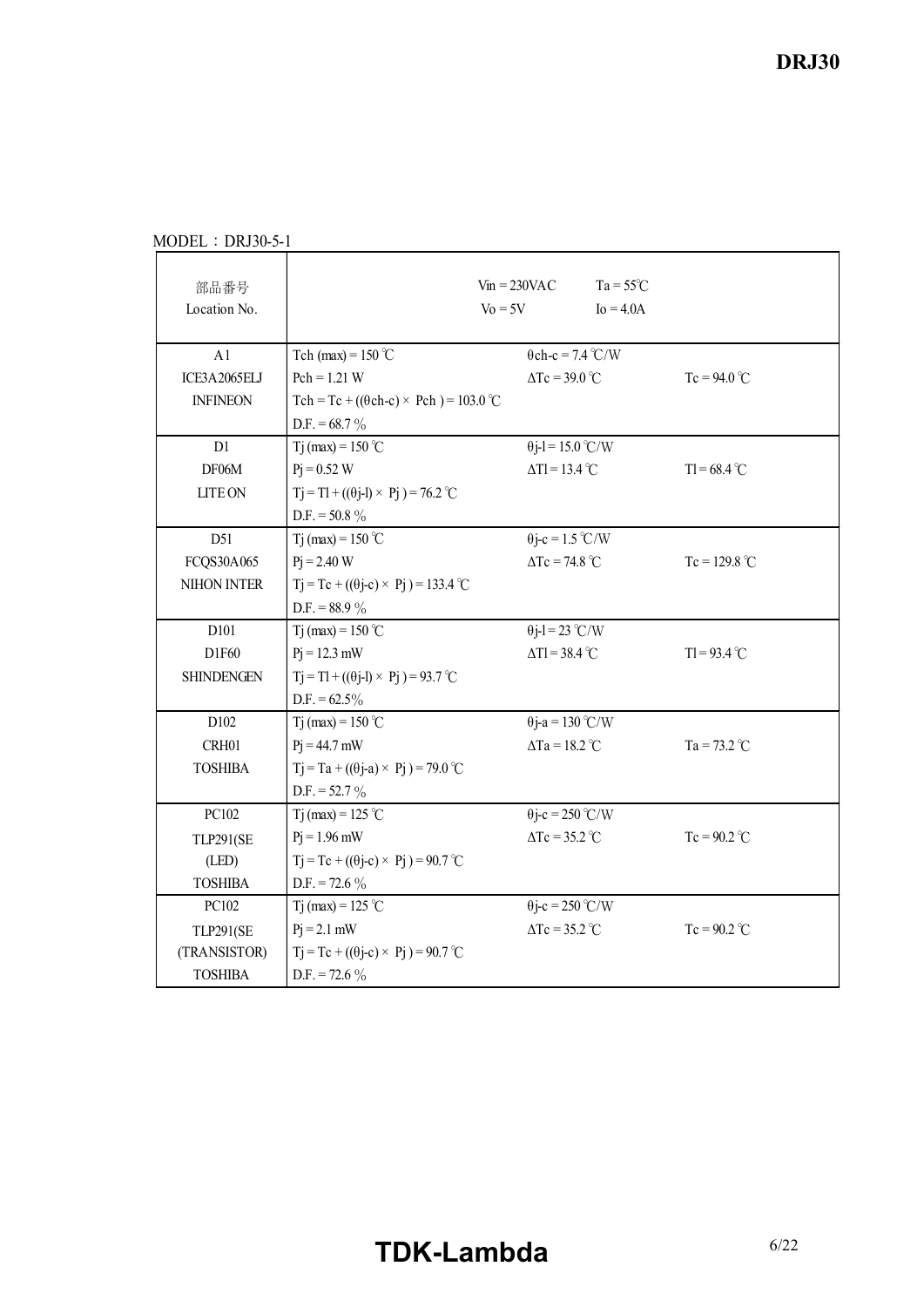| 部品番号<br>Location No. |                                                     | $V_{\text{in}} = 100 \text{VAC}$<br>$Vo = 12V$ | $Ta = 55^{\circ}C$<br>$I_0 = 2.3A$ |                      |
|----------------------|-----------------------------------------------------|------------------------------------------------|------------------------------------|----------------------|
| A1                   | Tch (max) = $150^{\circ}$ C                         | $\theta$ ch-c = 7.4 °C/W                       |                                    |                      |
| ICE3A2065ELJ         | $Pch = 0.67 W$                                      | $\Delta Tc = 53.3 \text{ °C}$                  |                                    | $Tc = 108.3 °C$      |
| <b>INFINEON</b>      | Tch = Tc + (( $\theta$ ch-c) × Pch) = 113.3 °C      |                                                |                                    |                      |
|                      | $D.F. = 75.5 \%$                                    |                                                |                                    |                      |
| D1                   | T <sub>j</sub> (max) = $150^{\circ}$ C              | $\theta$ j-l = 15.0 °C/W                       |                                    |                      |
| DF06M                | $P_1 = 1.25 W$                                      | $\Delta Tl = 31.2$ °C                          |                                    | $T1 = 86.2$ °C       |
| <b>LITE ON</b>       | $Tj = Tl + ((\theta j - l) \times Pj) = 105.0$ °C   |                                                |                                    |                      |
|                      | D.F. = 70.0 $\%$                                    |                                                |                                    |                      |
| D51                  | T <sub>j</sub> (max) = 150 °C                       | $\theta$ j-c = 1.75 °C/W                       |                                    |                      |
| YG865C15R            | $Pi = 1.62 W$                                       | $\Delta Tc = 83.0$ °C                          |                                    | $Tc = 138.0 °C$      |
| <b>FUJI ELECTRIC</b> | $T_1 = Tc + ((\theta i - c) \times P_1) = 140.8$ °C |                                                |                                    |                      |
|                      | D.F. = $93.9\%$                                     |                                                |                                    |                      |
| D <sub>10</sub> 1    | T <sub>j</sub> (max) = $150^{\circ}$ C              | $\theta$ j-l = 23 °C/W                         |                                    |                      |
| D1F60                | $P_1 = 58.6$ mW                                     | $\Delta Tl = 45.7$ °C                          |                                    | $TI = 100.7 °C$      |
| <b>SHINDENGEN</b>    | $Tj = Tl + ((\theta j - l) \times Pj) = 102.0$ °C   |                                                |                                    |                      |
|                      | D.F. = $68.0\%$                                     |                                                |                                    |                      |
| D102                 | Tj (max) = $150^{\circ}$ C                          | $\theta$ j-a = 130 °C/W                        |                                    |                      |
| CRH01                | $P_1 = 37.7$ mW                                     | $\Delta$ Ta = 27.0 °C                          |                                    | $Ta = 82.0 °C$       |
| <b>TOSHIBA</b>       | $T_1 = Ta + ((\theta - a) \times P_1) = 86.9$ °C    |                                                |                                    |                      |
|                      | $D.F. = 57.9 \%$                                    |                                                |                                    |                      |
| PC102                | Tj (max) = 125 °C                                   | $\theta$ j-c = 250 °C/W                        |                                    |                      |
| <b>TLP291(SE</b>     | $P_1 = 3.04$ mW                                     | $\Delta Tc = 44.7$ °C                          |                                    | $Tc = 99.7^{\circ}C$ |
| (LED)                | $Tj = Tc + ((\theta j - c) \times Pj) = 100.5$ °C   |                                                |                                    |                      |
| <b>TOSHIBA</b>       | $D.F. = 80.4 \%$                                    |                                                |                                    |                      |
| PC102                | T <sub>j</sub> (max) = 125 °C                       | $\theta$ j-c = 250 °C/W                        |                                    |                      |
| <b>TLP291(SE</b>     | $P_1 = 32.6$ mW                                     | $\Delta Tc = 44.7$ °C                          |                                    | $Tc = 99.7$ °C       |
| (TRANSISTOR)         | $T_1 = Tc + ((\theta i - c) \times P_1) = 107.9$ °C |                                                |                                    |                      |
| <b>TOSHIBA</b>       | D.F. = $86.3\%$                                     |                                                |                                    |                      |

MODEL : DRJ30-12-1

# **TDK-Lambda** 7/22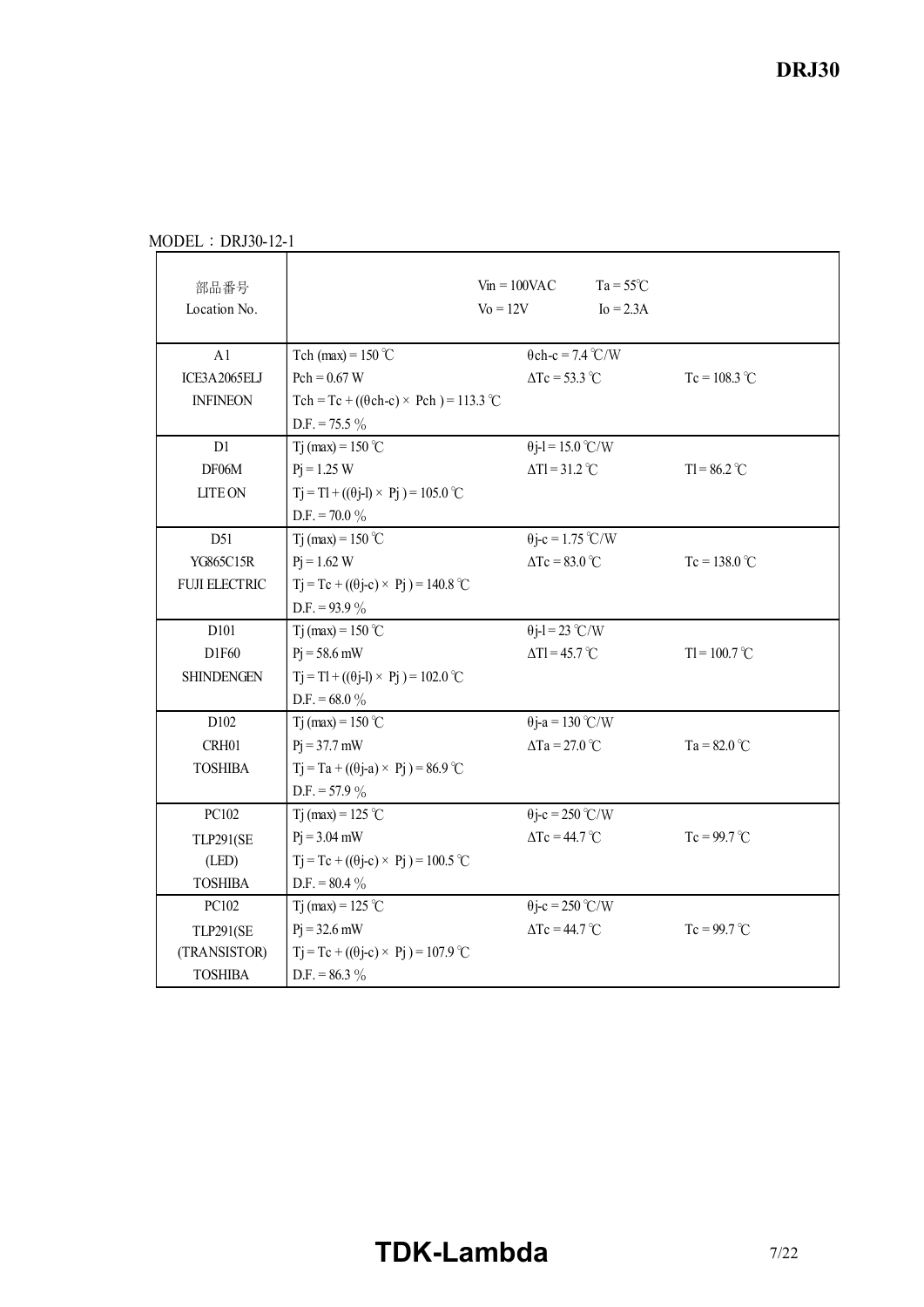| 部品番号<br>Location No. |                                                     | $V_{1n} = 230$ VAC<br>$V_0 = 12V$                | $Ta = 55^{\circ}C$<br>$I_0 = 2.3A$ |                       |
|----------------------|-----------------------------------------------------|--------------------------------------------------|------------------------------------|-----------------------|
| A1                   | Tch (max) = $150^{\circ}$ C                         | $\theta$ ch-c = 7.4 °C/W                         |                                    |                       |
| ICE3A2065ELJ         | $Pch = 0.68 W$                                      | $\Delta$ Tc = 42.4 °C                            |                                    | $Tc = 97.4 °C$        |
| <b>INFINEON</b>      | Tch = Tc + (( $\theta$ ch-c) × Pch) = 102.4 °C      |                                                  |                                    |                       |
|                      | D.F. = $68.3\%$                                     |                                                  |                                    |                       |
| D1                   | T <sub>1</sub> (max) = 150 °C                       | $\theta$ j-l = 15.0 °C/W                         |                                    |                       |
| DF06M                | $Pi = 0.67 W$                                       | $\Delta T = 16.7$ °C                             |                                    | $T = 71.7^{\circ}C$   |
| <b>LITE ON</b>       | $T_1 = T_1 + ((\theta_1 - 1) \times P_1) = 81.8$ °C |                                                  |                                    |                       |
|                      | $D.F. = 54.5 \%$                                    |                                                  |                                    |                       |
| D51                  | T <sub>1</sub> (max) = 150 °C                       | $\theta$ j-c = 1.75 °C/W                         |                                    |                       |
| YG865C15R            | $P_1 = 1.62$ W                                      | $\Delta Tc = 79.8$ °C                            |                                    | $Tc = 134.8 °C$       |
| <b>FUJI ELECTRIC</b> | $Tj = Tc + ((\theta j - c) \times Pj) = 137.6$ °C   |                                                  |                                    |                       |
|                      | $D.F. = 91.7 \%$                                    |                                                  |                                    |                       |
| D101                 | Tj (max) = 150 °C                                   | $\theta$ j-l = 23 °C/W                           |                                    |                       |
| D1F60                | $P_1 = 58.6$ mW                                     | $\Delta T = 36.6$ °C                             |                                    | $T = 91.6 °C$         |
| <b>SHINDENGEN</b>    |                                                     | $Tj = TI + ((\theta j - 1) \times Pj) = 92.9$ °C |                                    |                       |
|                      | D.F. = 61.9 $%$                                     |                                                  |                                    |                       |
| D102                 | T <sub>1</sub> (max) = 150 °C                       | $\theta$ j-a = 130 °C/W                          |                                    |                       |
| CRH01                | $Pj = 37.7$ mW                                      | $\Delta$ Ta = 20.0 °C                            |                                    | Ta = $75.0^{\circ}$ C |
| <b>TOSHIBA</b>       | $Tj = Ta + ((\theta j - a) \times Pj) = 79.9$ °C    |                                                  |                                    |                       |
|                      | $D.F. = 53.3 \%$                                    |                                                  |                                    |                       |
| PC102                | Tj (max) = 125 °C                                   | $\theta$ j-c = 250 °C/W                          |                                    |                       |
| <b>TLP291(SE</b>     | $P_1 = 3.04$ mW                                     | $\Delta Tc = 39.7^{\circ}C$                      |                                    | $Tc = 94.7 °C$        |
| (LED)                | $Tj = Tc + ((\theta j - c) \times Pj) = 95.5$ °C    |                                                  |                                    |                       |
| <b>TOSHIBA</b>       | $D.F. = 76.4 \%$                                    |                                                  |                                    |                       |
| PC102                | T <sub>1</sub> (max) = 125 °C                       | $\theta$ j-c = 250 °C/W                          |                                    |                       |
| <b>TLP291(SE</b>     | $Pj = 32.6$ mW                                      | $\Delta Tc = 39.7 \text{ °C}$                    |                                    | $Tc = 94.7 °C$        |
| (TRANSISTOR)         | $Tj = Tc + ((\theta j - c) \times Pj) = 102.9$ °C   |                                                  |                                    |                       |
| <b>TOSHIBA</b>       | D.F. = $82.3\%$                                     |                                                  |                                    |                       |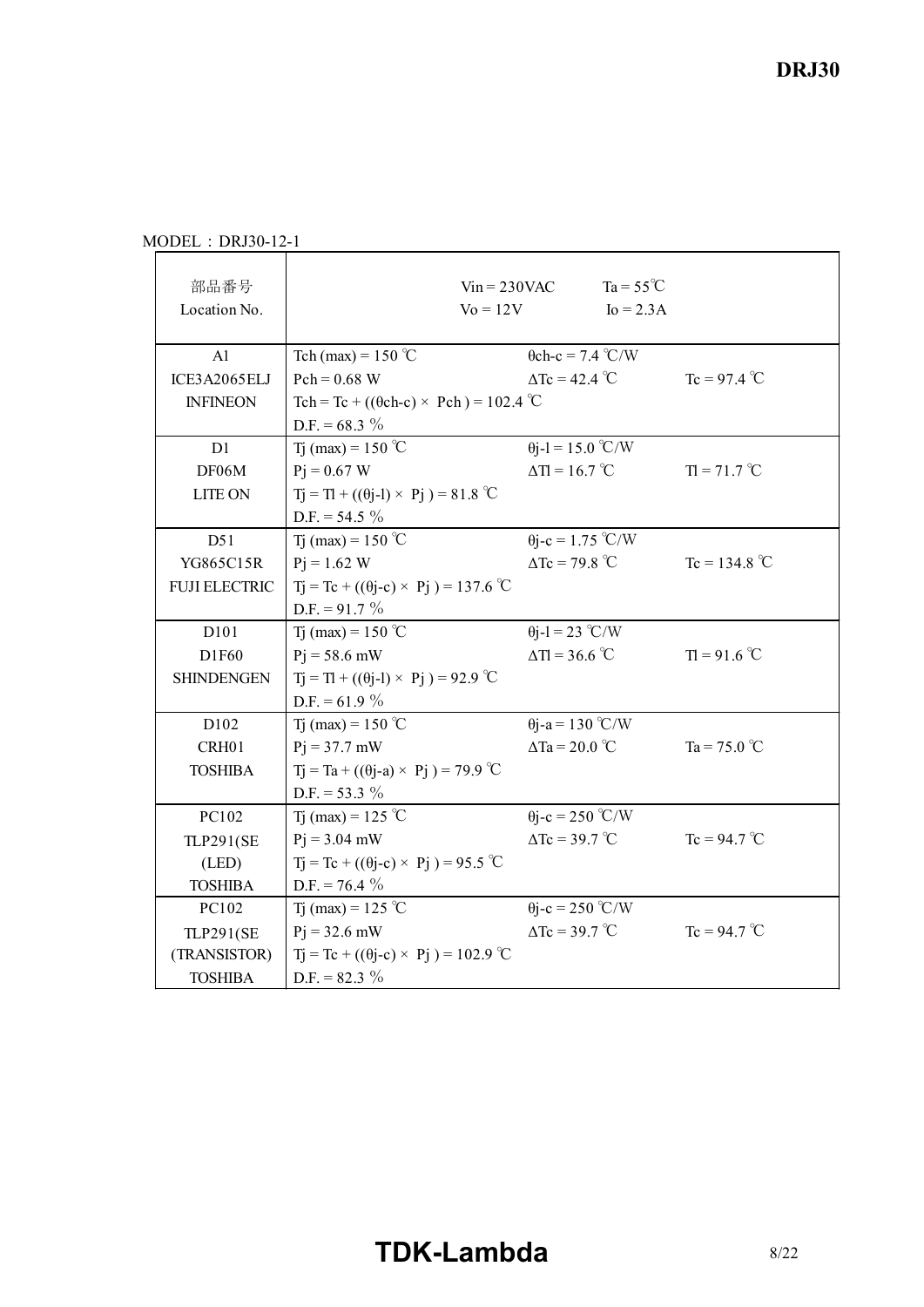MODEL : DRJ30-24-1

| 部品番号<br>Location No. | $\mathrm{Vo} = 24\mathrm{V}$                         | $V$ in = 100VAC               | $Ta = 55^{\circ}C$<br>$I_0 = 1.25A$ |                 |
|----------------------|------------------------------------------------------|-------------------------------|-------------------------------------|-----------------|
| A1                   | Tch (max) = $150^{\circ}$ C                          | $\theta$ ch-c = 7.4 °C/W      |                                     |                 |
| ICE3A2065ELJ         | $Pch = 0.73 W$                                       | $\Delta Tc = 58.8 °C$         |                                     | $Tc = 113.8 °C$ |
| <b>INFINEON</b>      | Tch = Tc + (( $\theta$ ch-c) × Pch) = 119.2 °C       |                               |                                     |                 |
|                      | $D.F. = 79.5 \%$                                     |                               |                                     |                 |
| D1                   | T <sub>1</sub> (max) = 150 °C                        | $\theta$ j-l = 15.0 °C/W      |                                     |                 |
| DF06M                | $Pi = 0.71$ W                                        | $\Delta T = 32.7 \text{ °C}$  |                                     | $T = 87.7 °C$   |
| <b>LITE ON</b>       | $T_1 = T_1 + ((\theta_1 - 1) \times P_1) = 98.4$ °C  |                               |                                     |                 |
|                      | D.F. = $65.6\%$                                      |                               |                                     |                 |
| D51                  | T <sub>1</sub> (max) = $150^{\circ}$ C               | $\theta$ j-c = 3.5 °C/W       |                                     |                 |
| YG902C2R             | $P_1 = 1.19 W$                                       | $\Delta$ Tc = 65.2 °C         |                                     | $Tc = 120.2$ °C |
| <b>FUJI ELECTRIC</b> | $Tj = Tc + ((\theta j - c) \times Pj) = 124.4$ °C    |                               |                                     |                 |
|                      | D.F. = $82.9 \%$                                     |                               |                                     |                 |
| D <sub>10</sub> 1    | Tj (max) = $150^{\circ}$ C                           | $\theta$ j-l = 23 °C/W        |                                     |                 |
| D1F60                | $P_1 = 22.9$ mW                                      | $\Delta T = 49.4$ °C          |                                     | $T = 104.4$ °C  |
| <b>SHINDENGEN</b>    | $T_1 = T_1 + ((\theta_1 - 1) \times P_1) = 104.9$ °C |                               |                                     |                 |
|                      | D.F. = 69.9 $\%$                                     |                               |                                     |                 |
| D102                 | T <sub>1</sub> (max) = 150 °C                        | $\theta$ j-a = 130 °C/W       |                                     |                 |
| CRH01                | $P_1 = 27.8$ mW                                      | $\Delta$ Ta = 28.4 °C         |                                     | Ta = $83.4$ °C  |
| <b>TOSHIBA</b>       | $T_1 = Ta + ((\theta - a) \times P_1) = 87.0$ °C     |                               |                                     |                 |
|                      | D.F. = $58.0\%$                                      |                               |                                     |                 |
| PC102                | T <sub>1</sub> (max) = 125 °C                        | $\theta$ j-c = 250 °C/W       |                                     |                 |
| <b>TLP291(SE</b>     | $Pi = 1.76$ mW                                       | $\Delta Tc = 40.7$ °C         |                                     | $Tc = 95.7 °C$  |
| (LED)                | $Tj = Tc + ((\theta j - c) \times Pj) = 96.1$ °C     |                               |                                     |                 |
| <b>TOSHIBA</b>       | $D.F. = 76.9 \%$                                     |                               |                                     |                 |
| PC102                | Tj (max) = 125 °C                                    | $\theta$ j-c = 250 °C/W       |                                     |                 |
| <b>TLP291(SE</b>     | $P_1 = 18.8$ mW                                      | $\Delta Tc = 40.7 \text{ °C}$ |                                     | $Tc = 95.7 °C$  |
| (TRANSISTOR)         | $Tj = Tc + ((\theta j - c) \times Pj) = 100.4$ °C    |                               |                                     |                 |
| <b>TOSHIBA</b>       | D.F. = $80.3\%$                                      |                               |                                     |                 |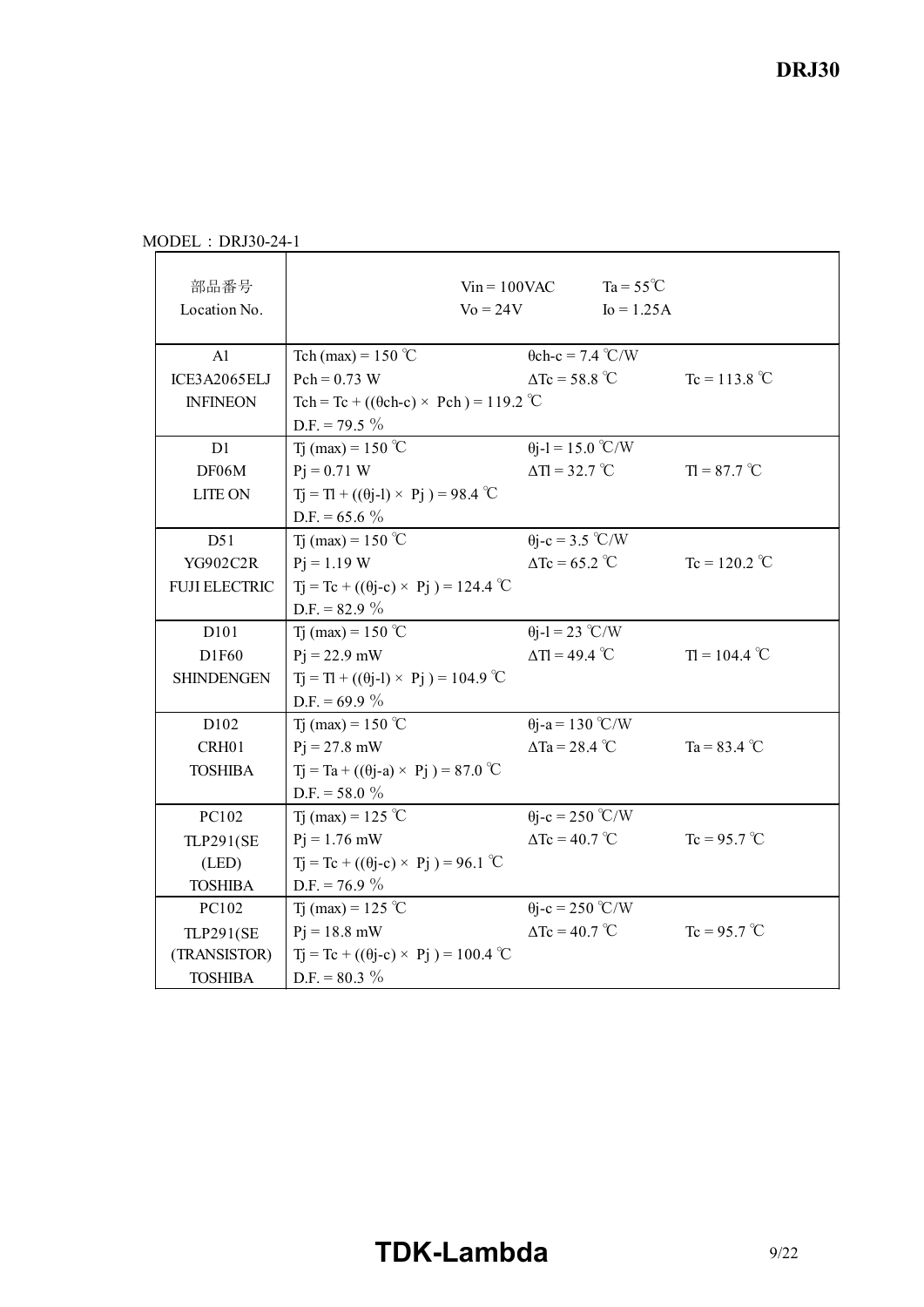MODEL : DRJ30-24-1

| 部品番号<br>Location No. |                                                     | $V$ in = 230VAC<br>$\mathrm{Vo} = 24\mathrm{V}$ | $Ta = 55^{\circ}C$<br>$I_0 = 1.25A$ |                 |
|----------------------|-----------------------------------------------------|-------------------------------------------------|-------------------------------------|-----------------|
| A1                   | Tch (max) = $150^{\circ}$ C                         |                                                 | $\theta$ ch-c = 7.4 °C/W            |                 |
| ICE3A2065ELJ         | $Pch = 0.67 W$                                      | $\Delta Tc = 54.6^{\circ}C$                     |                                     | $Tc = 109.6 °C$ |
| <b>INFINEON</b>      | Tch = Tc + (( $\theta$ ch-c) × Pch) = 114.6 °C      |                                                 |                                     |                 |
|                      | $D.F. = 76.4 \%$                                    |                                                 |                                     |                 |
| D1                   | T <sub>1</sub> (max) = 150 °C                       | $\theta$ j-l = 15.0 °C/W                        |                                     |                 |
| DF06M                | $P_1 = 1.32$ W                                      | $\Delta T = 17.9$ °C                            |                                     | $T = 72.9$ °C   |
| <b>LITE ON</b>       | $T_1 = T_1 + ((\theta_1 - 1) \times P_1) = 92.7$ °C |                                                 |                                     |                 |
|                      | D.F. = $61.8\%$                                     |                                                 |                                     |                 |
| D51                  | T <sub>1</sub> (max) = 150 °C                       | $\theta$ j-c = 3.5 °C/W                         |                                     |                 |
| YG902C2R             | $Pi = 1.19 W$                                       | $\Delta Tc = 63.7 \text{ °C}$                   |                                     | $Tc = 118.7 °C$ |
| <b>FUJI ELECTRIC</b> | $Tj = Tc + ((\theta j - c) \times Pj) = 122.9$ °C   |                                                 |                                     |                 |
|                      | D.F. = $81.9\%$                                     |                                                 |                                     |                 |
| D101                 | T <sub>1</sub> (max) = $150^{\circ}$ C              | $\theta$ j-l = 23 °C/W                          |                                     |                 |
| D1F60                | $P_1 = 22.9$ mW                                     | $\Delta T = 42.5$ °C                            |                                     | $T = 97.5 °C$   |
| <b>SHINDENGEN</b>    | $Tj = TI + ((0j-1) \times Pj) = 98.0$ °C            |                                                 |                                     |                 |
|                      | D.F. = $65.3 \%$                                    |                                                 |                                     |                 |
| D102                 | T <sub>1</sub> (max) = $150^{\circ}$ C              | $\theta$ j-a = 130 °C/W                         |                                     |                 |
| CRH01                | $P_1 = 27.8$ mW                                     | $\Delta$ Ta = 22.3 °C                           |                                     | Ta = $77.3$ °C  |
| <b>TOSHIBA</b>       | $Tj = Ta + ((\theta j - a) \times Pj) = 80.9$ °C    |                                                 |                                     |                 |
|                      | D.F. = $53.9 \%$                                    |                                                 |                                     |                 |
| PC102                | Tj (max) = 125 °C                                   | $\theta$ j-c = 250 °C/W                         |                                     |                 |
| <b>TLP291(SE</b>     | $Pi = 1.76$ mW                                      | $\Delta Tc = 38.1$ °C                           |                                     | $Tc = 93.1 °C$  |
| (LED)                | $Tj = Tc + ((\theta j - c) \times Pj) = 93.5$ °C    |                                                 |                                     |                 |
| <b>TOSHIBA</b>       | $D.F. = 74.8 \%$                                    |                                                 |                                     |                 |
| PC102                | T <sub>1</sub> (max) = 125 °C                       | $\theta$ j-c = 250 °C/W                         |                                     |                 |
| <b>TLP291(SE</b>     | $P_1 = 18.8$ mW                                     | $\Delta Tc = 38.1$ °C                           |                                     | $Tc = 93.1 °C$  |
| (TRANSISTOR)         | $Tj = Tc + ((\theta j - c) \times Pj) = 97.8$ °C    |                                                 |                                     |                 |
| <b>TOSHIBA</b>       | $D.F. = 78.2 \%$                                    |                                                 |                                     |                 |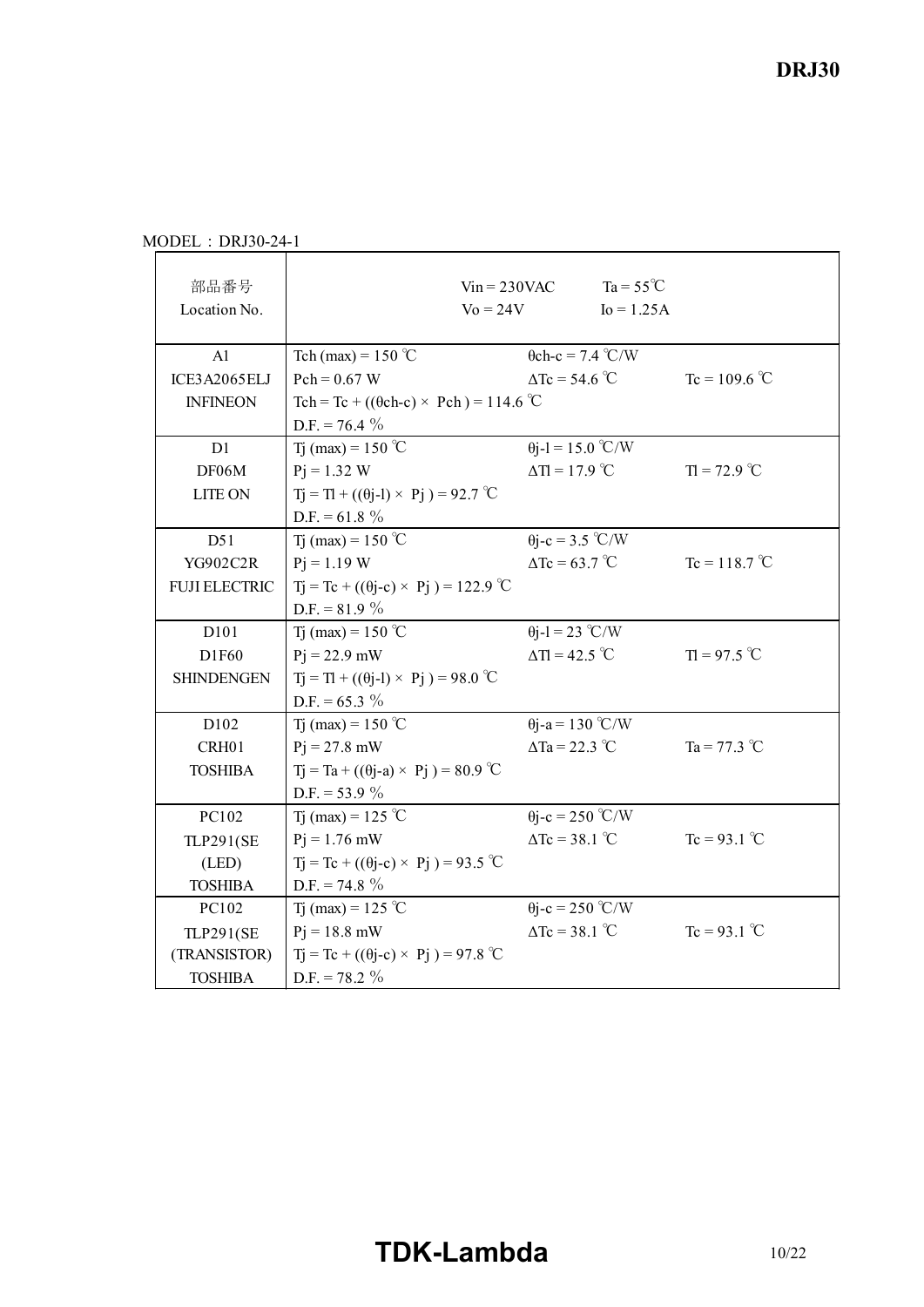## 3.主要部品温度上昇値 **Main Components Temperature Rise** △**T List**

**MODEL**: DRJ30-5-1

## **(1)** 測定条件 **Measuring Conditions**

|                                    | Mounting A |                                                                     |               | Mounting B                                                                     |
|------------------------------------|------------|---------------------------------------------------------------------|---------------|--------------------------------------------------------------------------------|
| 取付方法<br>Mounting Method            | +∨ –∨<br>O | $\leftarrow$ OUTPUT                                                 |               | $\leftarrow$ INPUT<br>N                                                        |
| (標準取付:A)<br>(Standard Mounting: A) | 88888888   | $\circ$<br><b>DIN</b><br>$\mathbb{C}$<br>RAIL<br>$\leftarrow$ INPUT | ΦL<br>$\circ$ | <b>DIN</b><br><b>RAIL</b><br>О<br>$\Lambda$ $\Lambda$ +<br>$\leftarrow$ OUTPUT |
| 入力電圧 Vin                           |            |                                                                     |               |                                                                                |
| Input Voltage                      | 100VAC     | 230VAC                                                              | 100VAC        | 230VAC                                                                         |
| 出力電圧 Vo                            |            |                                                                     |               |                                                                                |
| Output Voltage                     |            |                                                                     | 5VDC          |                                                                                |
| 出力電流 Io                            |            |                                                                     |               |                                                                                |
| Output Current                     |            | $4.0A(100\%)$                                                       |               |                                                                                |

## **(2)** 測定結果 **Measuring Results**

|                   |                        |            |                    | $\Delta T$ Temperature Rise (°C) |                |  |  |  |  |
|-------------------|------------------------|------------|--------------------|----------------------------------|----------------|--|--|--|--|
|                   | 出力ディレーティング             |            |                    | $Io=100\%$                       |                |  |  |  |  |
|                   | <b>Output Derating</b> |            | $Ta = 55^{\circ}C$ | Ta= $45^{\circ}$ C               |                |  |  |  |  |
| 部品番号              | 部品名                    |            | 取付方向: Mounting A   | 取付方向: Mounting B                 |                |  |  |  |  |
| Location No.      | Part name              | Vin:100VAC | $V_{in}$ : 230VAC  | Vin:100VAC                       | $V$ in: 230VAC |  |  |  |  |
| A <sub>1</sub>    | <b>IPD</b>             | 44.0       | 39.0               | 39.2                             | 36.3           |  |  |  |  |
| D1                | <b>BRIDGE DIODE</b>    | 23.3       | 13.4               | 33.8                             | 23.4           |  |  |  |  |
| D51               | S.B.D.                 | 76.3       | 74.8               | 68.1                             | 67.3           |  |  |  |  |
| D <sub>10</sub> 1 | <b>DIODE</b>           | 44.7       | 38.4               | 45.5                             | 40.7           |  |  |  |  |
| D <sub>102</sub>  | <b>DIODE</b>           | 23.4       | 18.2               | 26.9                             | 22.3           |  |  |  |  |
| PC102             | PHOTO COUPLER          | 37.5       | 35.2               | 28.3                             | 27.7           |  |  |  |  |
| T1                | <b>TRANS</b>           | 45.1       | 43.3               | 42.5                             | 41.7           |  |  |  |  |
| L1                | <b>BALUN COIL</b>      | 23.9       | 11.4               | 39.5                             | 27.1           |  |  |  |  |
| L51               | <b>CHOKE COIL</b>      | 35.3       | 33.6               | 32.8                             | 31.9           |  |  |  |  |
| C <sub>5</sub>    | E.CAP.                 | 15.7       | 11.0               | 22.1                             | 16.9           |  |  |  |  |
| C <sub>6</sub>    | E.CAP.                 | 32.0       | 28.6               | 24.2                             | 22.1           |  |  |  |  |
| C51               | E.CAP.                 | 40.1       | 37.9               | 37.3                             | 36.0           |  |  |  |  |
| C71               | E.CAP.                 | 19.8       | 18.3               | 19.2                             | 18.0           |  |  |  |  |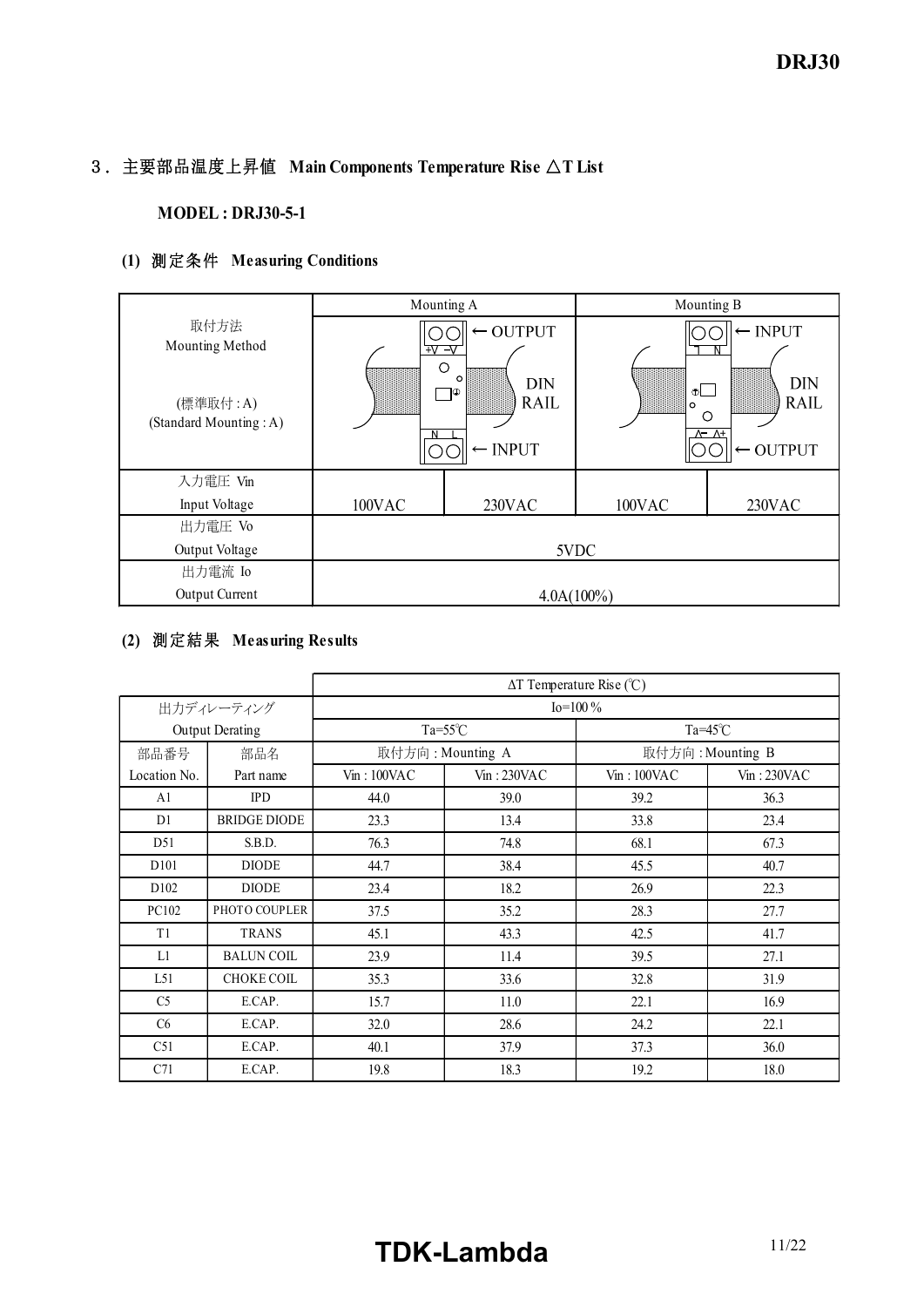### **MODEL : DRJ30-12-1**

## **(1)** 測定条件 **Measuring Conditions**

|                                    | Mounting A          |                                                                                        |               | Mounting B                                                                       |
|------------------------------------|---------------------|----------------------------------------------------------------------------------------|---------------|----------------------------------------------------------------------------------|
| 取付方法<br>Mounting Method            | —<br>v—v<br>$\circ$ | $\leftarrow$ OUTPUT                                                                    |               | $\leftarrow$ INPUT<br>Ν                                                          |
| (標準取付:A)<br>(Standard Mounting: A) |                     | $\circ$<br><b>DIN</b><br>$\cdot$ $\mathbb{J}^{\oplus}$ .<br>RAIL<br>$\leftarrow$ INPUT | ⊕l<br>$\circ$ | <b>DIN</b><br><b>RAIL</b><br>O<br>$\Lambda$ - $\Lambda$ +<br>$\leftarrow$ OUTPUT |
| 入力電圧 Vin                           |                     |                                                                                        |               |                                                                                  |
| Input Voltage                      | 100VAC              | 230VAC                                                                                 | 100VAC        | 230VAC                                                                           |
| 出力電圧 Vo                            |                     |                                                                                        |               |                                                                                  |
| Output Voltage                     |                     |                                                                                        | 12VDC         |                                                                                  |
| 出力電流 Io                            |                     |                                                                                        |               |                                                                                  |
| Output Current                     |                     | $2.3A(100\%)$                                                                          |               |                                                                                  |

## **(2)** 測定結果 **Measuring Results**

|                   |                        | $\Delta T$ Temperature Rise (°C) |                    |                    |                   |  |  |  |  |  |
|-------------------|------------------------|----------------------------------|--------------------|--------------------|-------------------|--|--|--|--|--|
|                   | 出力ディレーティング             |                                  |                    | $Io = 100 \%$      |                   |  |  |  |  |  |
|                   | <b>Output Derating</b> |                                  | $Ta = 55^{\circ}C$ | Ta= $45^{\circ}$ C |                   |  |  |  |  |  |
| 部品番号              | 部品名                    |                                  | 取付方向: Mounting A   | 取付方向: Mounting B   |                   |  |  |  |  |  |
| Location No.      | Part name              | Vin:100VAC                       | Vin:230VAC         | Vin:100VAC         | $V_{1n}$ : 230VAC |  |  |  |  |  |
| A <sub>1</sub>    | <b>IPD</b>             | 53.3                             | 42.4               | 46.4               | 37.9              |  |  |  |  |  |
| D1                | <b>BRIDGE DIODE</b>    | 31.2                             | 16.7               | 40.8               | 25.3              |  |  |  |  |  |
| D51               | S.B.D.                 | 83.0                             | 79.8               | 71.7               | 69.9              |  |  |  |  |  |
| D <sub>10</sub> 1 | <b>DIODE</b>           | 45.7                             | 36.6               | 45.2               | 37.5              |  |  |  |  |  |
| D <sub>102</sub>  | <b>DIODE</b>           | 27.0                             | 20.0               | 29.8               | 23.9              |  |  |  |  |  |
| PC102             | PHOTO COUPLER          | 44.7                             | 39.7               | 35.8               | 33.1              |  |  |  |  |  |
| T <sub>1</sub>    | <b>TRANS</b>           | 49.2                             | 44.7               | 49.4               | 47.6              |  |  |  |  |  |
| L1                | <b>BALUN COIL</b>      | 35.0                             | 14.7               | 49.6               | 28.3              |  |  |  |  |  |
| L51               | <b>CHOKE COIL</b>      | 30.5                             | 28.0               | 27.9               | 26.4              |  |  |  |  |  |
| C <sub>5</sub>    | E.CAP.                 | 20.2                             | 13.3               | 26.1               | 18.8              |  |  |  |  |  |
| C <sub>6</sub>    | E.CAP.                 | 36.4                             | 29.9               | 26.0               | 22.6              |  |  |  |  |  |
| C51               | E.CAP.                 | 38.6                             | 35.2               | 36.8               | 35.1              |  |  |  |  |  |
| C71               | E.CAP.                 | 21.0                             | 18.2               | 20.2               | 18.8              |  |  |  |  |  |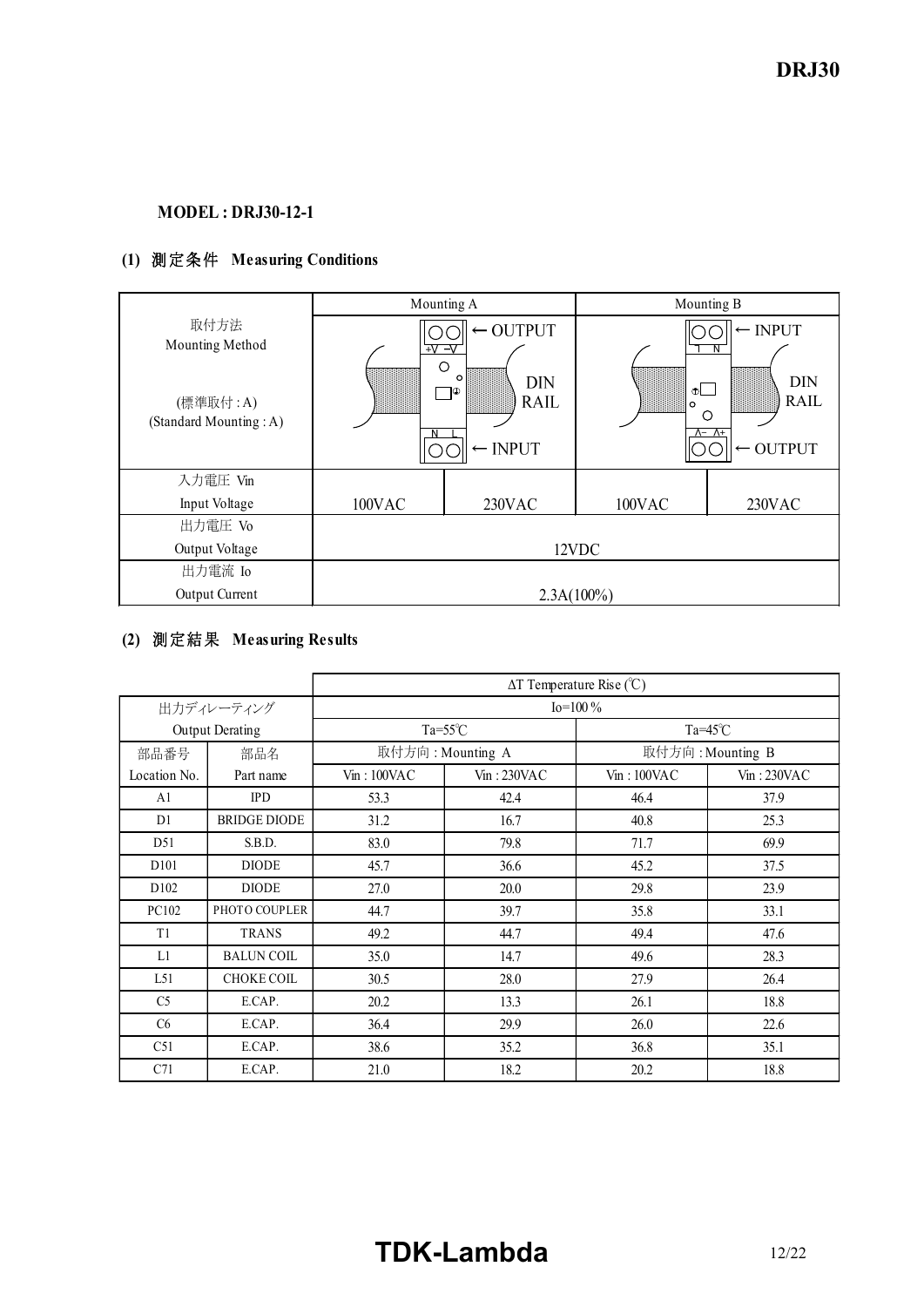## **MODEL : DRJ30-24-1**

## **(1)** 測定条件 **Measuring Conditions**

|                                                               | Mounting A                               |                                                                                                                    |                                                                                                                     | Mounting B |  |  |  |  |  |
|---------------------------------------------------------------|------------------------------------------|--------------------------------------------------------------------------------------------------------------------|---------------------------------------------------------------------------------------------------------------------|------------|--|--|--|--|--|
| 取付方法<br>Mounting Method<br>(標準取付:A)<br>(Standard Mounting: A) | $\overline{+}\nabla - \nabla$<br>$\circ$ | $\leftarrow$ OUTPUT<br>$\circ$<br><b>DIN</b><br>$\cdot \mathbb{J}^{\oplus}$ .<br><b>RAIL</b><br>$\leftarrow$ INPUT | $\leftarrow$ INPUT<br><b>DIN</b><br>Φl<br><b>RAIL</b><br>$\circ$<br>∩<br>$\wedge$ $\wedge$ +<br>$\leftarrow$ OUTPUT |            |  |  |  |  |  |
| 入力電圧 Vin                                                      |                                          |                                                                                                                    |                                                                                                                     |            |  |  |  |  |  |
| Input Voltage                                                 | 100VAC                                   | 230VAC                                                                                                             | 100VAC                                                                                                              | 230VAC     |  |  |  |  |  |
| 出力電圧 Vo                                                       |                                          |                                                                                                                    |                                                                                                                     |            |  |  |  |  |  |
| Output Voltage                                                |                                          |                                                                                                                    | 24VDC                                                                                                               |            |  |  |  |  |  |
| 出力電流 Io                                                       |                                          |                                                                                                                    |                                                                                                                     |            |  |  |  |  |  |
| Output Current                                                | $1.25A(100\%)$                           |                                                                                                                    |                                                                                                                     |            |  |  |  |  |  |

## **(2)** 測定結果 **Measuring Results**

|                   |                        |            |                          | $\Delta T$ Temperature Rise (°C) |                   |  |  |  |  |
|-------------------|------------------------|------------|--------------------------|----------------------------------|-------------------|--|--|--|--|
|                   | 出力ディレーティング             |            |                          | $Io = 100\%$                     |                   |  |  |  |  |
|                   | <b>Output Derating</b> |            | $Ta=55^{\circ}C$         | Ta= $45^{\circ}$ C               |                   |  |  |  |  |
| 部品番号              | 部品名                    |            | 取付方向: Mounting A         | 取付方向: Mounting B                 |                   |  |  |  |  |
| Location No.      | Part name              | Vin:100VAC | $V_{\text{in}}$ : 230VAC | $V$ in: 100VAC                   | $V_{1n}$ : 230VAC |  |  |  |  |
| A <sub>1</sub>    | <b>IPD</b>             | 58.8       | 54.6                     | 50.9                             | 50.9              |  |  |  |  |
| D1                | <b>BRIDGE DIODE</b>    | 32.7       | 17.9                     | 41.4                             | 27.2              |  |  |  |  |
| D51               | <b>DIODE</b>           | 65.2       | 63.7                     | 55.3                             | 56.4              |  |  |  |  |
| D <sub>10</sub> 1 | <b>DIODE</b>           | 49.4       | 42.5                     | 46.3                             | 43.1              |  |  |  |  |
| D <sub>102</sub>  | <b>DIODE</b>           | 28.4       | 22.3                     | 29.4                             | 25.6              |  |  |  |  |
| PC102             | PHOTO COUPLER          | 40.7       | 38.1                     | 31.4                             | 31.8              |  |  |  |  |
| T <sub>1</sub>    | <b>TRANS</b>           | 52.0       | 48.3                     | 49.4                             | 49.4              |  |  |  |  |
| L1                | <b>BALUN COIL</b>      | 37.7       | 15.6                     | 51.2                             | 28.8              |  |  |  |  |
| L51               | <b>CHOKE COIL</b>      | 23.3       | 21.8                     | 21.5                             | 22.1              |  |  |  |  |
| C <sub>5</sub>    | E.CAP.                 | 20.6       | 14.3                     | 25.7                             | 20.6              |  |  |  |  |
| C <sub>6</sub>    | E.CAP.                 | 38.0       | 34.5                     | 25.8                             | 25.8              |  |  |  |  |
| C51               | E.CAP.                 | 31.8       | 29.9                     | 27.4                             | 28.4              |  |  |  |  |
| C71               | E.CAP.                 | 17.8       | 15.5                     | 14.9                             | 15.0              |  |  |  |  |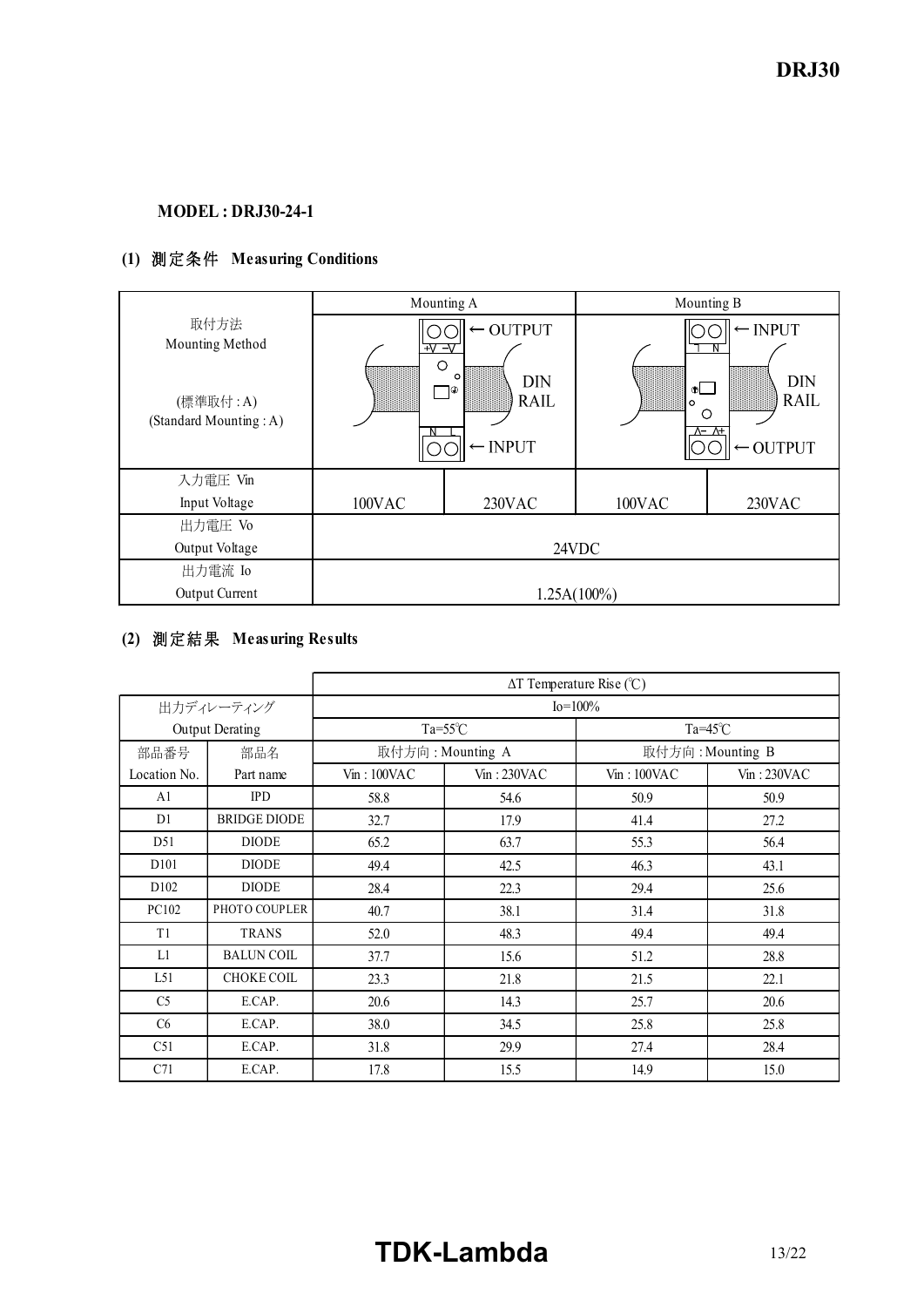#### 4.電解コンデンサ推定寿命計算値 **Electrolytic Capacitor Lifetime**

#### **MODEL : DRJ30**



上記推定寿命は、弊社計算方法により算出した値であり、封口ゴムの劣化等の影響を含めておりません。 The lifetime is calculated based on our method and doesn't include the seal rubber degradation effect etc. 電解コンデンサの寿命は15年が上限となります。

The upper limit of the Electolytic Capacitors lifetime are 15 years.

## **TDKLambda** 14/22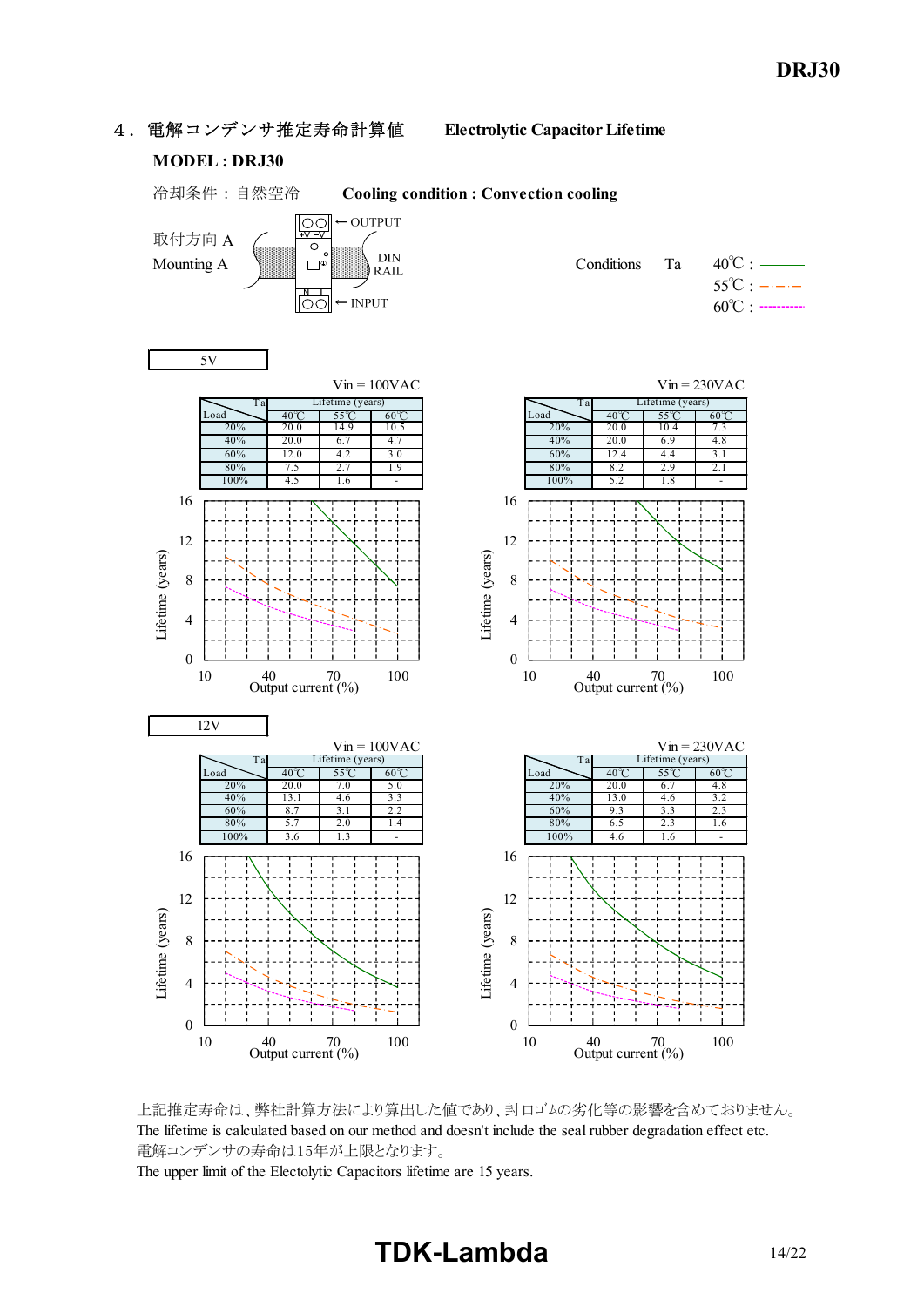



The upper limit of the Electolytic Capacitors lifetime are 15 years.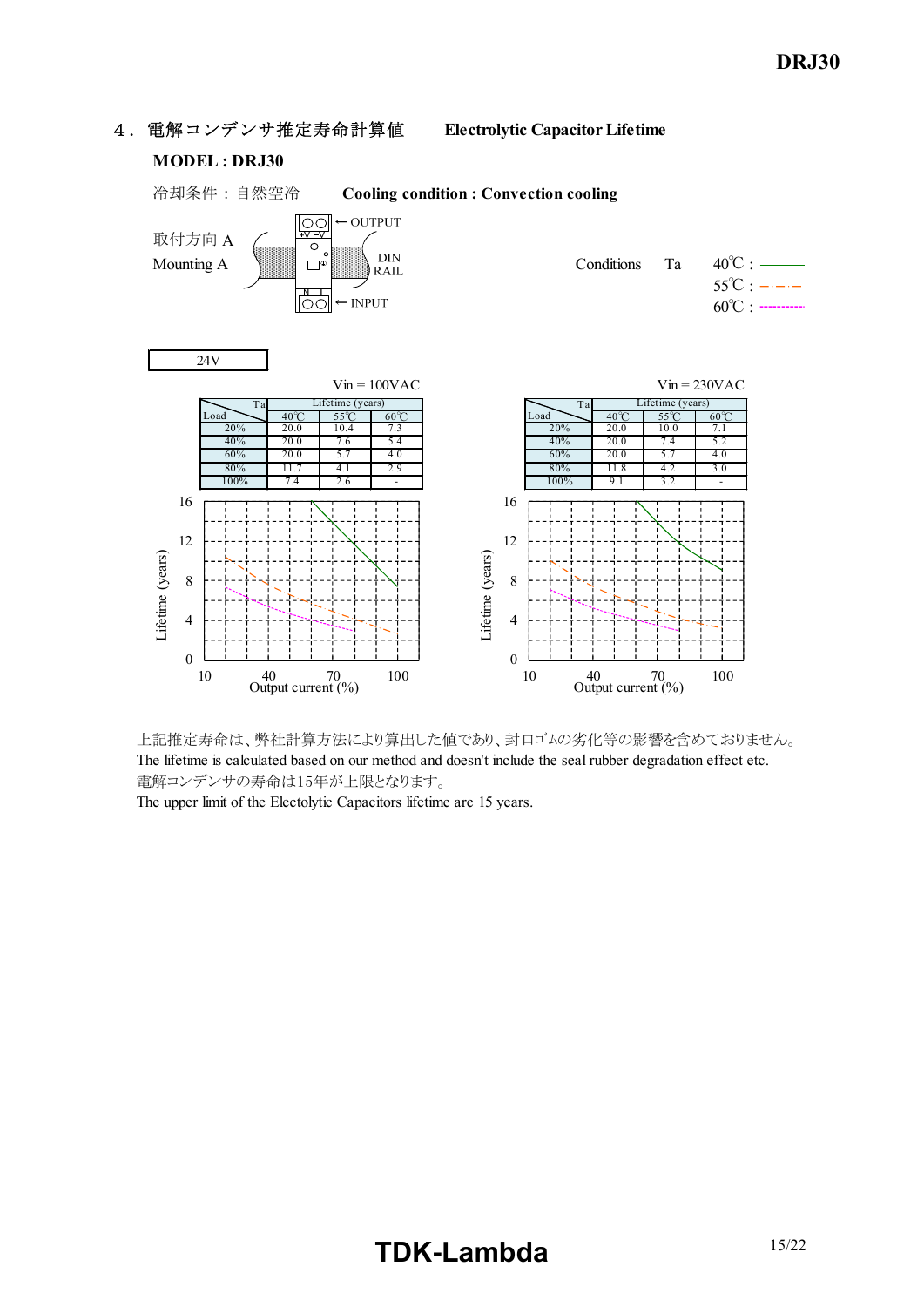#### **MODEL : DRJ30**

冷却条件 : 自然空冷 **Cooling condition : Convection cooling**



上記推定寿命は、弊社計算方法により算出した値であり、封口ゴムの劣化等の影響を含めておりません。 The lifetime is calculated based on our method and doesn't include the seal rubber degradation effect etc. 電解コンデンサの寿命は15年が上限となります。

The upper limit of the Electolytic Capacitors lifetime are 15 years.

# **TDK-Lambda**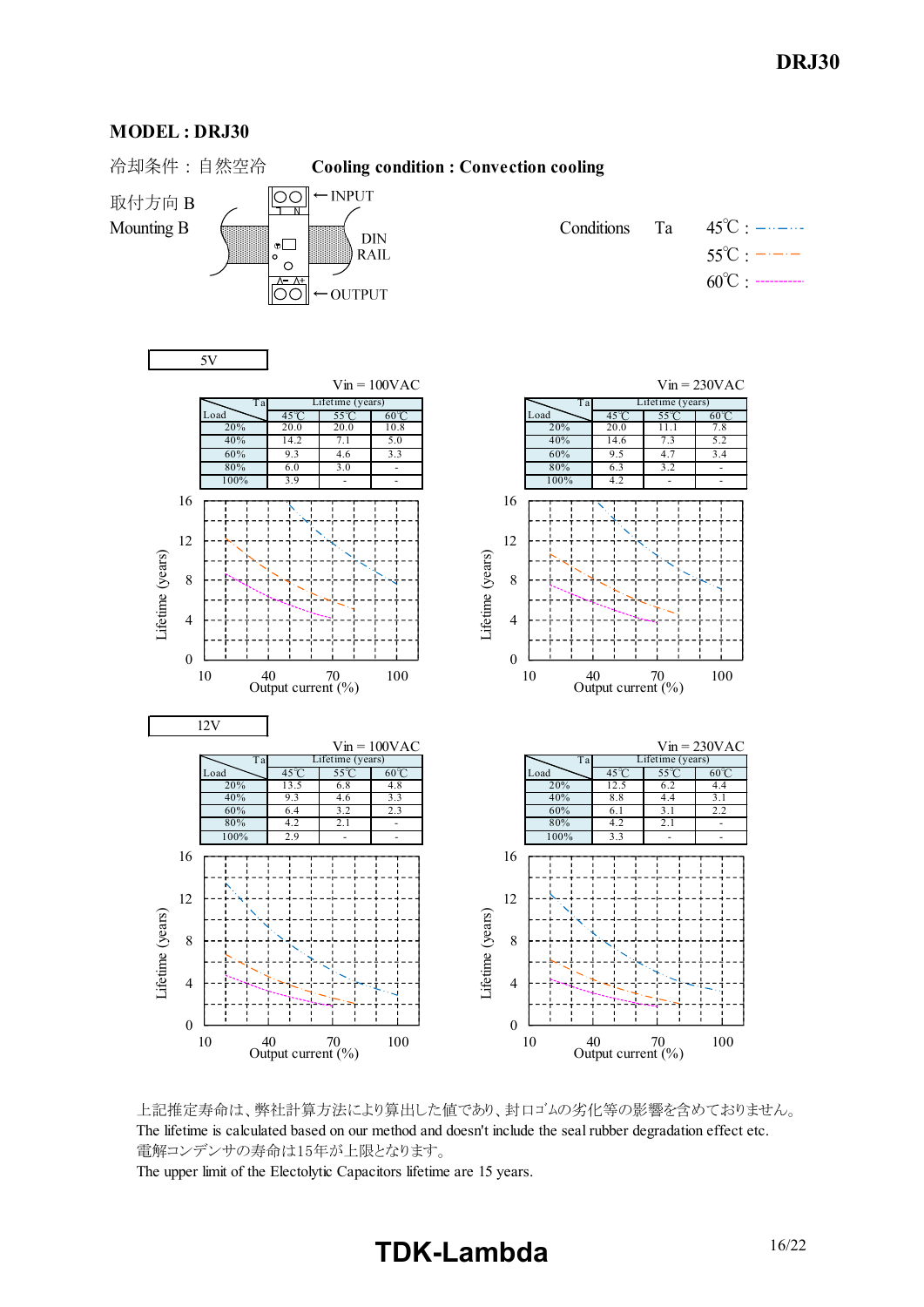







The upper limit of the Electolytic Capacitors lifetime are 15 years.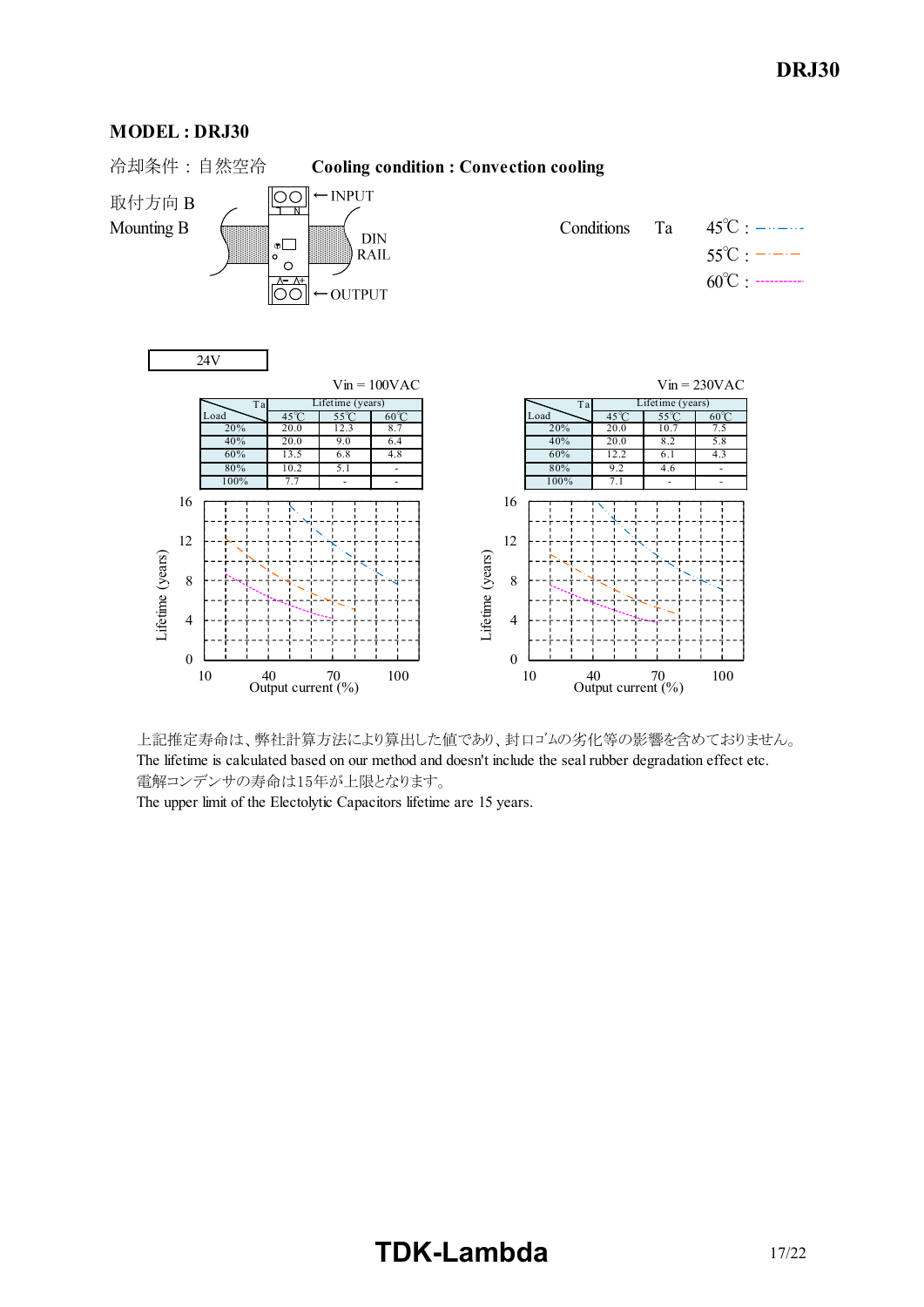## 5.アブノーマル試験 **Abnormal Test**

#### **MODEL** : DRJ30-24-1

#### **(1)** 試験条件 **Test Conditions**

Input : 230VAC Output : 24V, 1.25A Ta : 25℃

#### **(2)** 試験結果 **Test Results**

|                         |                 |                          |                    |                                                                    |        |             |             |         |           |             |                               |                                     |                                            |             |                               |                         | (Da: Damaged)        |
|-------------------------|-----------------|--------------------------|--------------------|--------------------------------------------------------------------|--------|-------------|-------------|---------|-----------|-------------|-------------------------------|-------------------------------------|--------------------------------------------|-------------|-------------------------------|-------------------------|----------------------|
|                         |                 | Test position            |                    | Test<br>mode                                                       |        |             |             |         |           |             |                               |                                     |                                            | Test result |                               |                         |                      |
|                         |                 |                          |                    |                                                                    | a      | $\mathbf b$ | $\mathbf c$ | $\rm d$ | ${\rm e}$ | $\mathbf f$ | g                             | $\boldsymbol{h}$                    | $\mathbf{i}$                               |             | $\mathbf k$                   | $\mathbf{1}$            |                      |
| No.                     | 部品No.           | 試験端子                     | シ<br>$\equiv$<br>F | 才<br>$\overline{\phantom{a}}$<br>$\mathcal{I}^{\circ}$<br>$\smile$ | 発<br>火 | 発<br>煙      | 破<br>裂      | 異<br>臭  | 赤<br>熱    | 破<br>損      | ヒ<br>$\mathfrak{a}$<br>ズ<br>断 | $\circ$<br>$\bar{V}$<br>$\mathbf P$ | $\bigcirc$<br>$\mathcal{C}$<br>$\mathbf P$ | 出<br>力<br>断 | 変<br>化<br>$\vec{z}$<br>$\cup$ | そ<br>$\mathcal{D}$<br>他 | 記事                   |
|                         | Location<br>No. | Test<br>point            | Short              | Open                                                               | Fire   | Smoke       | Burst       | Smell   | Red hot   | Damaged     | Fuse blown                    |                                     |                                            | No output   | No change                     | Others                  | Note                 |
| $\mathbf{1}$            | A1              | $1 - 2$                  | $\bigcirc$         |                                                                    |        |             |             |         |           |             |                               |                                     |                                            | $\bigcirc$  |                               |                         |                      |
| $\sqrt{2}$              |                 | $1 - 3$                  | $\bigcirc$         |                                                                    |        |             |             |         |           |             |                               |                                     |                                            |             | $\bigcirc$                    |                         |                      |
| $\overline{\mathbf{3}}$ |                 | $1-4, 1-5$               | $\overline{O}$     |                                                                    |        |             |             |         |           | $\bigcirc$  | $\bigcirc$                    |                                     |                                            | $\bigcirc$  |                               |                         | Da: F1, D1, A1, Z101 |
| $\overline{4}$          |                 | $1-6$                    | $\bigcirc$         |                                                                    |        |             |             |         |           |             |                               |                                     |                                            |             | $\bigcirc$                    |                         |                      |
| $\overline{5}$          |                 | $1 - 7$                  | $\bigcirc$         |                                                                    |        |             |             |         |           | $\bigcirc$  |                               |                                     |                                            | $\bigcirc$  |                               |                         | Da: A1               |
| $\sqrt{6}$              |                 | $1 - 8$                  | $\bigcirc$         |                                                                    |        |             |             |         |           |             |                               |                                     |                                            | $\bigcirc$  |                               |                         |                      |
| $\overline{7}$          |                 | $2 - 3$                  | $\bigcirc$         |                                                                    |        |             |             |         |           |             |                               |                                     |                                            | $\bigcirc$  |                               |                         |                      |
| $\,8\,$                 |                 | $2-4, 2-5$               | $\bigcirc$         |                                                                    |        |             |             |         |           | $\bigcirc$  | $\bigcirc$                    |                                     |                                            | $\bigcirc$  |                               |                         | Da: F1, D1, A1, Z102 |
| $\overline{9}$          |                 | $2 - 6$                  | $\bigcirc$         |                                                                    |        |             |             |         |           |             |                               |                                     |                                            |             | $\bigcirc$                    |                         |                      |
| $10\,$                  |                 | $2 - 7$                  | $\bigcirc$         |                                                                    |        |             |             |         |           |             |                               |                                     |                                            | $\bigcirc$  |                               |                         |                      |
| $11\,$                  |                 | $2 - 8$                  | $\bigcirc$         |                                                                    |        |             |             |         |           |             |                               |                                     |                                            | $\bigcirc$  |                               |                         |                      |
| $\overline{12}$         |                 | $3-4,3-5$                | $\bigcirc$         |                                                                    |        |             |             |         |           | $\bigcirc$  | $\bigcirc$                    |                                     |                                            | $\bigcirc$  |                               |                         | Da: F1, D1, A1, Z103 |
| 13                      |                 | $3 - 6$                  | $\bigcirc$         |                                                                    |        |             |             |         |           |             |                               |                                     |                                            |             | $\bigcirc$                    |                         |                      |
| 14                      |                 | $3 - 7$                  | $\bigcirc$         |                                                                    |        |             |             |         |           |             |                               |                                     |                                            | $\bigcirc$  |                               |                         |                      |
| $\overline{15}$         |                 | $3 - 8$                  | $\bigcirc$         |                                                                    |        |             |             |         |           |             |                               |                                     |                                            |             | $\bigcirc$                    |                         |                      |
| 16                      |                 | $4 - 5$                  | $\overline{O}$     |                                                                    |        |             |             |         |           |             |                               |                                     |                                            |             | $\bigcirc$                    |                         |                      |
| 17                      |                 | $4-6, 5-6$               | $\bigcirc$         |                                                                    |        |             |             |         |           |             |                               |                                     |                                            |             | $\bigcirc$                    |                         |                      |
| 18                      |                 | $4-7, 5-7$               | $\bigcirc$         |                                                                    |        |             |             |         |           | O           | O                             |                                     |                                            | ( )         |                               |                         | Da: F1, D1, A1, Z104 |
| 19                      |                 | $4-8, 5-8$               | $\bigcirc$         |                                                                    |        |             |             |         |           | $\bigcirc$  | $\overline{O}$                |                                     |                                            | $\bigcirc$  |                               |                         | Da: F1, D1           |
| $20\,$                  |                 | $6 - 7$                  | $\bigcirc$         |                                                                    |        |             |             |         |           |             |                               |                                     |                                            |             | $\bigcirc$                    |                         |                      |
| $21\,$                  |                 | $6 - 8$                  | $\bigcirc$         |                                                                    |        |             |             |         |           |             |                               |                                     |                                            |             | $\bigcirc$                    |                         |                      |
| $\overline{22}$         |                 | $7 - 8$                  | $\bigcirc$         |                                                                    |        |             |             |         |           |             |                               |                                     |                                            | $\bigcirc$  |                               |                         |                      |
| $\overline{23}$         |                 | $\mathbf{1}$             |                    | $\bigcirc$                                                         |        |             |             |         |           |             |                               |                                     |                                            |             | $\bigcirc$                    |                         |                      |
| 24                      |                 | $\boldsymbol{2}$         |                    | $\bigcirc$                                                         |        |             |             |         |           |             |                               | $\bigcirc$                          |                                            | $\bigcirc$  |                               |                         |                      |
| 25                      |                 | $\overline{\mathbf{3}}$  |                    | $\bigcirc$                                                         |        |             |             |         |           | $\bigcirc$  |                               |                                     |                                            | $\bigcirc$  |                               |                         | Da: A1               |
| 26                      |                 | $\overline{\mathcal{L}}$ |                    | $\bigcirc$                                                         |        |             |             |         |           |             |                               |                                     |                                            |             | $\bigcirc$<br>$\bigcirc$      |                         |                      |
| 27                      |                 | 5                        |                    | $\bigcirc$<br>$\bigcirc$                                           |        |             |             |         |           |             |                               |                                     |                                            |             | $\bigcirc$                    |                         |                      |
| 28<br>29                |                 | 6<br>$\overline{7}$      |                    | $\bigcirc$                                                         |        |             |             |         |           |             |                               |                                     |                                            |             |                               |                         |                      |
|                         |                 |                          |                    |                                                                    |        |             |             |         |           |             |                               |                                     |                                            | $\bigcirc$  |                               |                         |                      |
| 30                      |                 | $8\,$                    |                    | $\bigcirc$                                                         |        |             |             |         |           |             |                               |                                     |                                            | $\bigcirc$  |                               |                         |                      |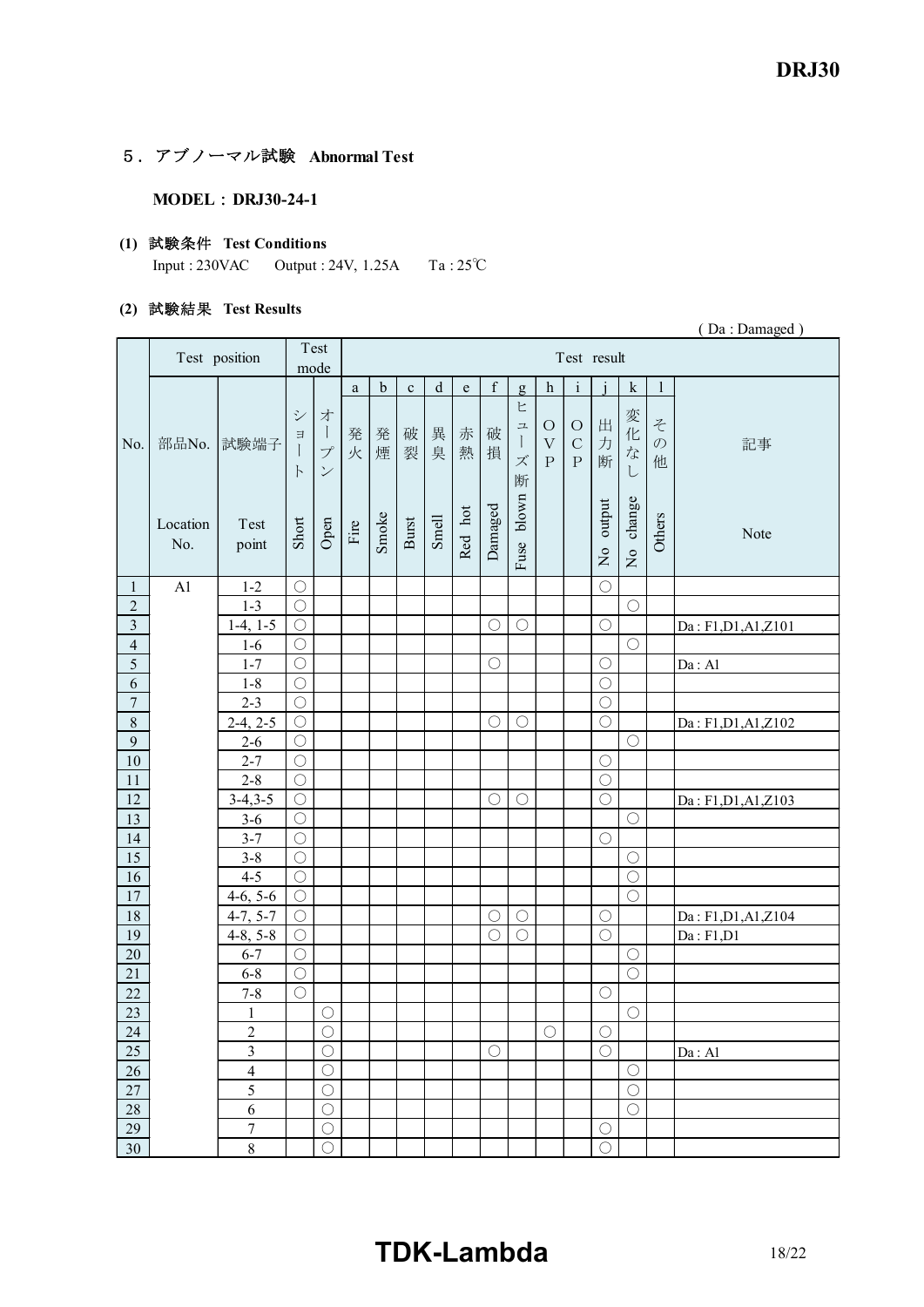*DRJ30* 

|        |                 |                                |                                           |                                                                                                   |        |             |             |        |         |                     |                  |                                                 |                                      |                          |                               |                         | (Da: Damaged)                     |
|--------|-----------------|--------------------------------|-------------------------------------------|---------------------------------------------------------------------------------------------------|--------|-------------|-------------|--------|---------|---------------------|------------------|-------------------------------------------------|--------------------------------------|--------------------------|-------------------------------|-------------------------|-----------------------------------|
|        |                 | Test position                  |                                           | Test<br>mode                                                                                      |        |             |             |        |         |                     |                  |                                                 | Test result                          |                          |                               |                         |                                   |
|        |                 |                                |                                           |                                                                                                   | a      | $\mathbf b$ | $\mathbf c$ | d      | e       | $\mathbf f$         | $\mathbf{g}$     | $\boldsymbol{h}$                                | $\rm i$                              |                          | $\mathbf k$                   | $\mathbf{1}$            |                                   |
| No.    | 部品No.           | 試験端子                           | シ<br>$\equiv$<br>$\mathbf{I}$<br>$\vdash$ | 才<br>$\begin{array}{c} \hline \end{array}$<br>$\mathcal{I}^{\circ}$<br>$\boldsymbol{\mathcal{V}}$ | 発<br>火 | 発<br>煙      | 破<br>裂      | 異<br>臭 | 赤<br>熱  | 破<br>損              | ヒ<br>ユ<br>ズ<br>断 | $\circ$<br>$\ensuremath{\mathbf{V}}$<br>$\rm P$ | $\bigcirc$<br>$\mathbf C$<br>$\rm P$ | 出<br>力<br>断              | 変<br>化<br>$\vec{z}$<br>$\cup$ | そ<br>$\mathcal{O}$<br>他 | 記事                                |
|        | Location<br>No. | Test<br>point                  | Short                                     | Open                                                                                              | Fire   | Smoke       | Burst       | Smell  | Red hot | Damaged             | blown<br>Fuse    |                                                 |                                      | output<br>$\overline{N}$ | change<br>$\frac{1}{2}$       | Others                  | Note                              |
| 31     | D1              | $AC-AC$                        | $\bigcirc$                                |                                                                                                   |        |             |             |        |         | $\bigcirc$          | $\circ$          |                                                 |                                      | $\bigcirc$               |                               |                         | Da : F1                           |
| 32     |                 | $DC-DC$                        | $\bigcirc$                                |                                                                                                   |        |             |             |        |         | $\bigcirc$          | $\bigcirc$       |                                                 |                                      | $\bigcirc$               |                               |                         | Da : F1, D1                       |
| 33     |                 | $AC-DC$                        | $\circ$                                   |                                                                                                   |        |             |             |        |         | $\bigcirc$          | $\circ$          |                                                 |                                      | $\bigcirc$               |                               |                         | Da: F1, D1                        |
| 34     |                 | $\mathbf{A}\mathbf{C}$         |                                           | $\bigcirc$                                                                                        |        |             |             |        |         |                     |                  |                                                 |                                      | $\circ$                  |                               |                         |                                   |
| 35     |                 | DC                             |                                           | $\bigcirc$                                                                                        |        |             |             |        |         |                     |                  |                                                 |                                      | $\bigcirc$               |                               |                         |                                   |
| 36     | D51             | $A-K$                          | $\bigcirc$                                |                                                                                                   |        |             |             |        |         |                     |                  |                                                 |                                      | $\bigcirc$               |                               |                         |                                   |
| 37     |                 | $\mathbf{A}$                   |                                           | Ο                                                                                                 |        |             |             |        |         |                     |                  |                                                 |                                      |                          | O                             |                         |                                   |
| 38     |                 | $\rm K$                        |                                           | $\bigcirc$                                                                                        |        |             |             |        |         |                     |                  |                                                 |                                      | $\bigcirc$               |                               |                         |                                   |
| 39     | D101            | $\mathbf{A}\text{-}\mathbf{K}$ | $\bigcirc$                                |                                                                                                   |        |             |             |        |         |                     |                  |                                                 |                                      | $\bigcirc$               |                               |                         |                                   |
| 40     |                 | $\mathbf{A}/\mathbf{K}$        |                                           | $\bigcirc$                                                                                        |        |             |             |        |         |                     |                  |                                                 |                                      |                          | $\bigcirc$                    |                         |                                   |
| 41     | D102            | $\mathbf{A}\text{-}\mathbf{K}$ | $\bigcirc$                                |                                                                                                   |        |             |             |        |         |                     |                  |                                                 |                                      | $\circ$                  |                               |                         |                                   |
| 42     |                 | $\mathbf{A}/\mathbf{K}$        |                                           | $\bigcirc$                                                                                        |        |             |             |        |         |                     |                  |                                                 |                                      | $\bigcirc$               |                               |                         |                                   |
| 43     | T <sub>1</sub>  | $1 - 5$                        | $\bigcirc$                                |                                                                                                   |        |             |             |        |         |                     |                  |                                                 |                                      | $\bigcirc$               |                               |                         |                                   |
| 44     |                 | $2 - 4$                        | $\circ$                                   |                                                                                                   |        |             |             |        |         |                     |                  |                                                 |                                      | $\bigcirc$               |                               |                         |                                   |
| 45     |                 | $1 - 2$                        |                                           |                                                                                                   |        |             |             |        |         | $\bigcirc$          | $\bigcirc$       |                                                 |                                      | $\circlearrowright$      |                               |                         | Da: F1, D1, A1                    |
| 46     |                 | $2 - 3$                        | $\bigcirc$                                |                                                                                                   |        |             |             |        |         | $\bigcirc$          | $\bigcirc$       |                                                 |                                      | $\bigcirc$               |                               |                         | Da: F1, D1, A1                    |
| 47     |                 | $3-4$                          | $\bigcirc$                                |                                                                                                   |        |             |             |        |         | $\bigcirc$          | $\bigcirc$       |                                                 |                                      | $\bigcirc$               |                               |                         | Da: F1, D1, A1                    |
| 48     |                 | $4 - 5$                        |                                           |                                                                                                   |        |             |             |        |         | $\bigcirc$          | $\circ$          |                                                 |                                      | $\bigcirc$               |                               |                         | Da : F1, D1                       |
| 49     |                 | $7 - 8$                        | $\bigcirc$                                |                                                                                                   |        |             |             |        |         |                     |                  |                                                 |                                      | $\bigcirc$               |                               |                         |                                   |
| 50     |                 | $\mathbf{1}$                   |                                           | $\circlearrowright$                                                                               |        |             |             |        |         |                     |                  |                                                 |                                      | $\bigcirc$               |                               |                         |                                   |
| 51     |                 | $\overline{c}$                 |                                           | $\bigcirc$                                                                                        |        |             |             |        |         | $\bigcirc$          |                  |                                                 |                                      | $\bigcirc$               |                               |                         | Da: A1,Z103,R107,R108             |
| $52\,$ |                 | $\overline{\mathbf{3}}$        |                                           | $\bigcirc$                                                                                        |        |             |             |        |         |                     |                  |                                                 |                                      |                          | $\circlearrowright$           |                         |                                   |
| 53     |                 | $\overline{\mathcal{A}}$       |                                           | $\bigcirc$                                                                                        |        |             |             |        |         | $\circlearrowright$ |                  |                                                 |                                      | $\circlearrowright$      |                               |                         | Da: A1,Z103,R107,R108             |
| 54     |                 | 5                              |                                           | $\circ$                                                                                           |        |             |             |        |         |                     |                  |                                                 |                                      | $\circ$                  |                               |                         |                                   |
| 55     |                 | 6                              |                                           | $\circ$                                                                                           |        |             |             |        |         |                     |                  |                                                 |                                      |                          | $\circ$                       |                         |                                   |
| 56     |                 | $\overline{7}$                 |                                           | $\bigcirc$                                                                                        |        |             |             |        |         |                     |                  |                                                 |                                      |                          | $\circ$                       |                         |                                   |
| 57     |                 | $\overline{\bf 8}$             |                                           | $\circ$                                                                                           |        |             |             |        |         |                     |                  |                                                 |                                      |                          | $\circ$                       |                         |                                   |
| 58     |                 | 9                              |                                           | $\bigcirc$                                                                                        |        |             |             |        |         |                     |                  |                                                 |                                      |                          | $\bigcirc$                    |                         |                                   |
| 59     | L51             |                                | $\bigcirc$                                |                                                                                                   |        |             |             |        |         |                     |                  |                                                 |                                      |                          |                               | $\bigcirc$              | 出力リプル増加<br>Output ripple increase |
| $60\,$ |                 |                                |                                           | $\bigcirc$                                                                                        |        |             |             |        |         |                     |                  |                                                 |                                      | $\circlearrowright$      |                               |                         |                                   |
| 61     | C <sub>5</sub>  |                                | $\bigcirc$                                |                                                                                                   |        |             |             |        |         | $\bigcirc$          | $\circ$          |                                                 |                                      | $\bigcirc$               |                               |                         | Da: F1,D1                         |
| 62     |                 |                                |                                           | $\bigcirc$                                                                                        |        |             |             |        |         |                     |                  |                                                 |                                      |                          |                               | $\bigcirc$              | 入力電力増加<br>Input power increase    |
| 63     | C51             |                                | $\bigcirc$                                |                                                                                                   |        |             |             |        |         |                     |                  |                                                 |                                      | $\circ$                  |                               |                         |                                   |
| 64     |                 |                                |                                           | $\bigcirc$                                                                                        |        |             |             |        |         |                     |                  |                                                 |                                      |                          |                               | $\bigcirc$              | 出力リプル増加<br>Output ripple increase |
| 65     | C71             |                                | $\bigcirc$                                |                                                                                                   |        |             |             |        |         |                     |                  |                                                 |                                      | $\bigcirc$               |                               |                         |                                   |
| 66     |                 |                                |                                           | $\bigcirc$                                                                                        |        |             |             |        |         |                     |                  |                                                 |                                      |                          |                               | $\bigcirc$              | 出力リプル増加<br>Output ripple increase |

# **TDKLambda** 19/22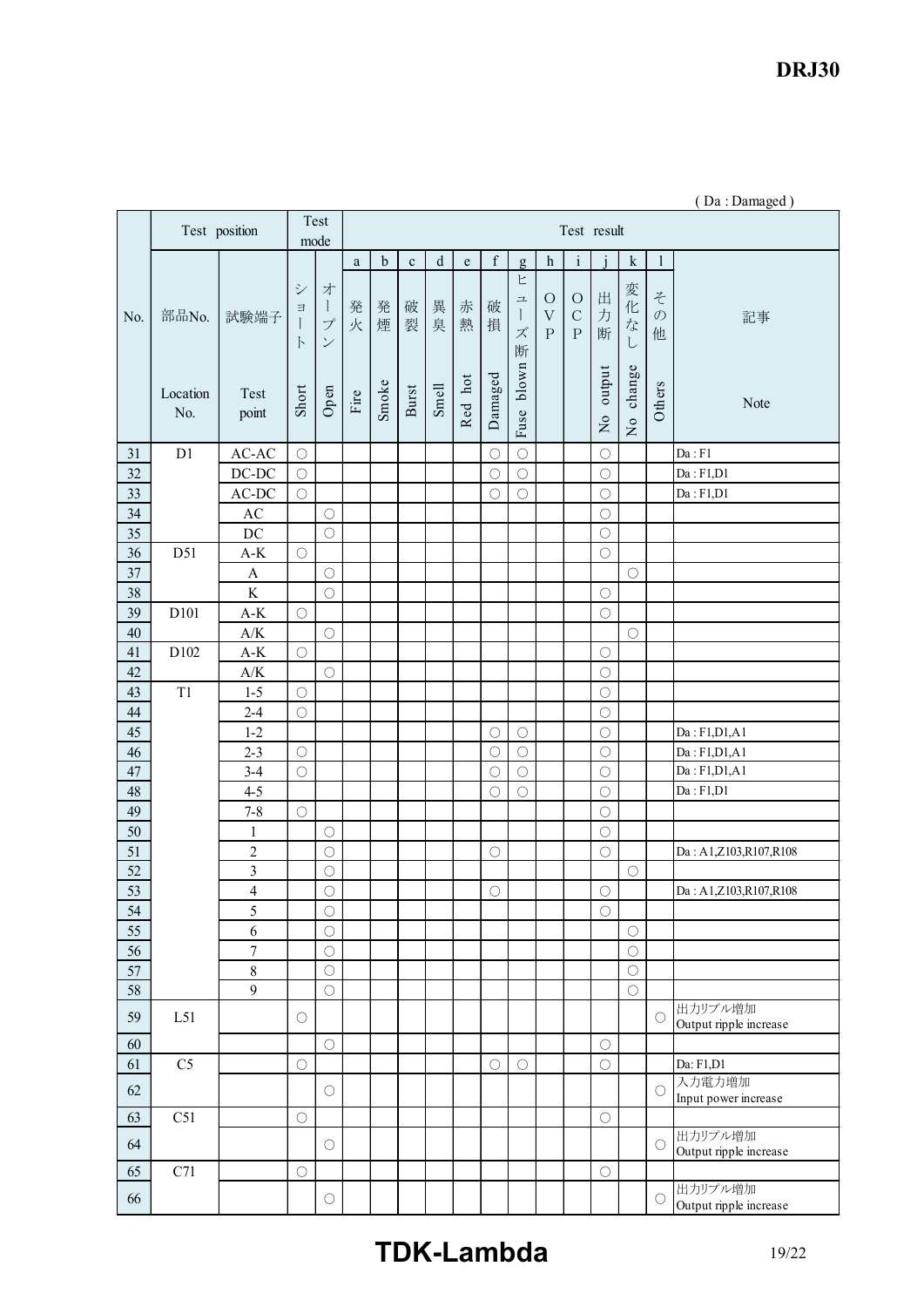#### 6.振動試験 **Vibration Test**

#### **MODEL : DRJ30-24-1**

#### **(1)** 振動試験種類 **Vibration Test Class**

掃引振動数耐久試験 Frequency variable endurance test

#### **(2)** 使用振動試験装置 **Equipment Used**

| IMV $($ 株) 製    | ・制御部       | $R$ C-1120 |          | ・加振部 :VS-1031-200 |
|-----------------|------------|------------|----------|-------------------|
| <b>IMV CORP</b> | Controller |            | Vibrator |                   |

#### **(3)** 試験条件 **Test Conditions**

| ・周波数範囲          | : $10\sim 55$ Hz                                   | ・振動方向           | :X, Y, Z    |
|-----------------|----------------------------------------------------|-----------------|-------------|
| Sweep frequency |                                                    | Direction       |             |
| ・掃引時間           | :1.0分間                                             | ・試験時間           | : 各方向共 1時間  |
| Sweep time      | 1.0 <sub>min</sub>                                 | Sweep count     | 1 hour each |
| ·加速度            | $:$ $ \bar{\mathcal{E}}$ 19.6m/s <sup>2</sup> (2G) | ·取付方法           | :標準取付 A     |
| Acceleration    | Constant                                           | Mounting Method | Standard    |
|                 |                                                    |                 | Mounting A  |

#### **(4)** 試験方法 **Test Method**



#### **(5)** 判定条件 **Acceptable Conditions**

- 1. 破壊しない事
	- Not to be broken.
- 2. 試験後の出力に異常がない事 No abnormal output after test.

#### **(6)** 試験結果 **Test Results**

合格 **OK**

# **TDK-Lambda** 20/22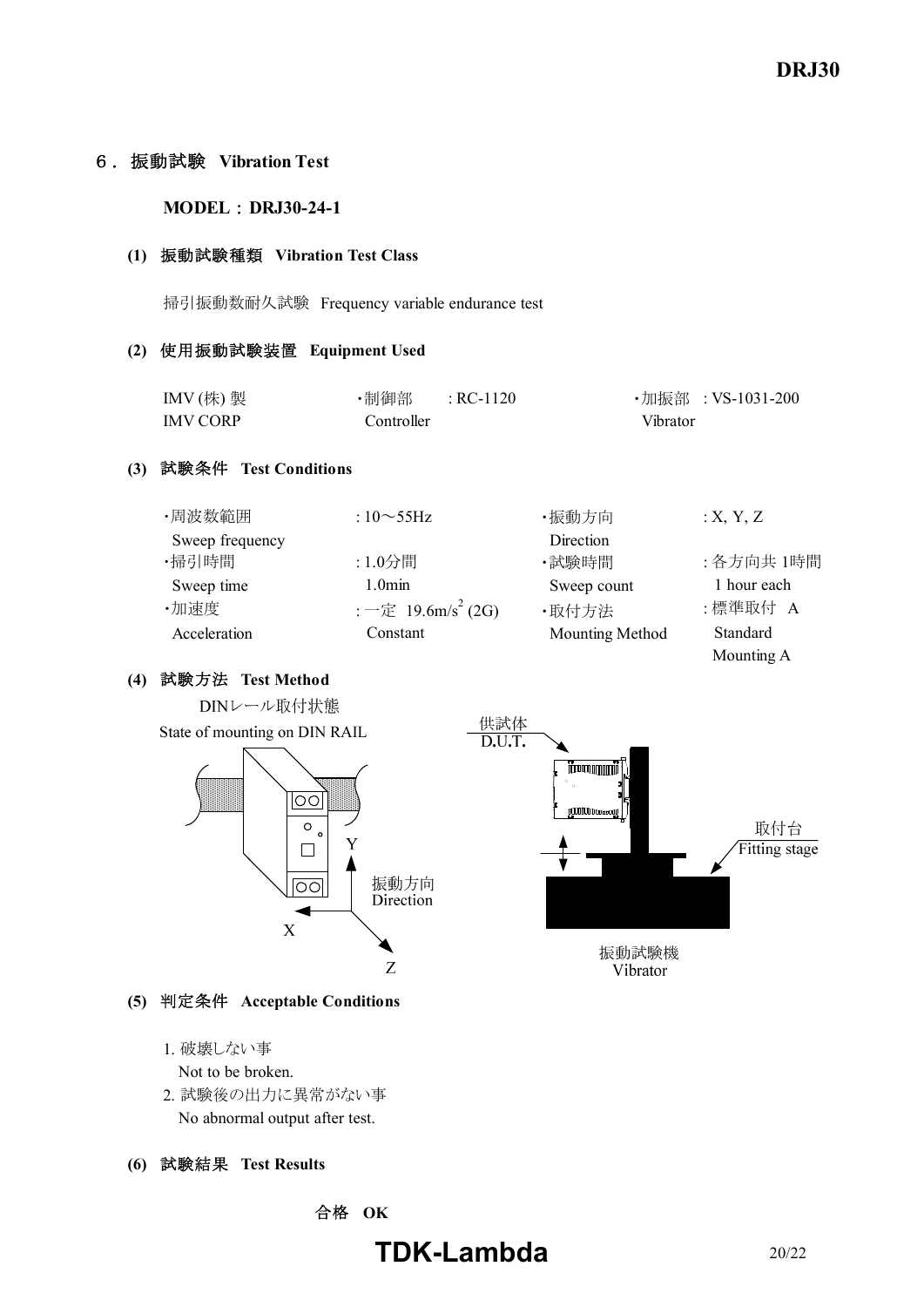## 7.ノイズシミュレート試験 **Noise Simulate Test**

#### **MODEL : DRJ30-24-1**

#### **(1)** 試験回路及び測定器 **Test Circuit and Equipment**



#### **(2)** 試験条件 **Test Conditions**

| ・入力電圧               | : $100, 230$ VAC    | ・ノイズ電圧         | : $0\sim2kV$       |
|---------------------|---------------------|----------------|--------------------|
| Input voltage       |                     | Noise level    |                    |
| ・出力電圧               | :定格                 | ・位相            | : $0 \sim 360$ deg |
| Output Voltage      | Rated               | Phase          |                    |
| ·出力電流               | $: 0, 100\%$        | ・極性            | $: +, -$           |
| Output current      |                     | Polarity       |                    |
| ·周囲温度               | : $25^{\circ}$ C    | ・印加モード         | :コモン、ノーマル          |
| Ambient temperature |                     | Mode           | Common, Normal     |
| ・パルス幅               | : $50 \sim 1000$ ns | ・トリガ選択         | $:$ Line           |
| Pulse width         |                     | Trigger select |                    |

#### **(3)** 判定条件 **Acceptable Conditions**

- 1. 試験中、5%を超える出力電圧の変動のない事 The regulation of output voltage must not exceed 5% of initial value during test.
- 2. 試験後の出力電圧は初期値から変動していない事 The output voltage must be within the regulation of specification after the test.
- 3. 発煙・発火のない事 Smoke and fire are not allowed.
- **(4)** 試験結果 **Test Results**

## 合格 **OK**

# **TDK-Lambda** 21/22